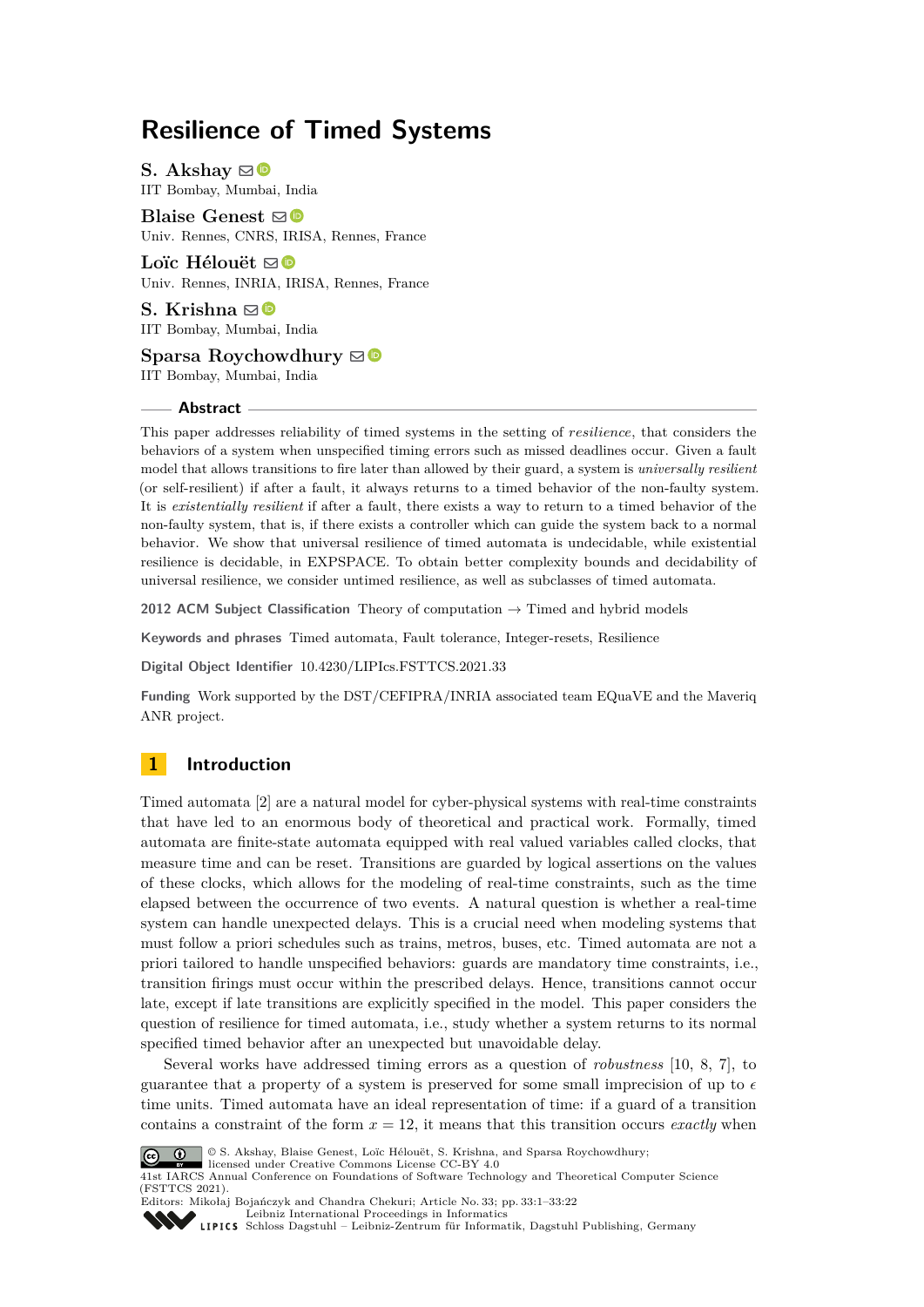## **33:2 Resilience of Timed Systems**

|       | Universal Resilience                                           | Existential Resilience                                 |
|-------|----------------------------------------------------------------|--------------------------------------------------------|
| Timed | Undecidable for TA (Prop. 18)<br>EXPSPACE-C for IRTA (Thm. 20) | EXPSPACE $(Thm. 14)$<br>PSPACE-Hard (Thm. 15, Thm. 32) |
|       | Untimed EXPSPACE-C (Thm. 21)                                   | PSPACE-C (Thm. 16, Rmk. 17)                            |

<span id="page-1-0"></span>**Table 1** Summary of results for resilience.

the value of clock  $x$  is 12. Such an arbitrary precision is impossible in an implementation [\[10\]](#page-16-1). One way of addressing this is through guard enlargement, i.e., by checking that there exists a small value  $\epsilon > 0$  such that after replacing guards of the form  $x \in [a, b]$  by  $x \in [a - \epsilon, b + \epsilon]$ , the considered property is still valid, as shown in [\[7\]](#page-16-3) for *ω*-regular properties. In [\[15\]](#page-16-4), robust automata are defined that accept timed words and their neighbors i.e., words whose timing differences remain at a small distance, while in [\[16,](#page-16-5) [12,](#page-16-6) [19,](#page-16-7) [1\]](#page-16-8), the authors consider robustness via modeling clock drifts. Our goal is different: rather than being robust w.r.t. to slight imprecisions, we wish to check the capacity to recover from a *possibly large* time deviation. Thus, for a bounded number of steps, the system can deviate arbitrarily, after which, it must return to its specified timed behavior.

The first contribution of this paper is a formalization of resilience in timed automata. We capture delayed events with *faulty transitions*. These occur at dates deviating from the original specification and may affect clock values for an arbitrarily long time, letting the system diverge from its expected behavior. A system is *resilient* if it recovers in a finite number of steps after the fault. More precisely, we define two variants. A timed automaton is *K*-∀-*resilient* if for *every* faulty timed run, the behavior of the system *K* steps after the fault cannot be distinguished from a non-faulty behavior. In other words, the system *always* repairs itself in at most *K* steps after a fault, whenever a fault happens. This means that, after a fault happens, *all* the subsequent behaviors (or extensions) of the system are restored to normalcy within *K* steps. A timed automaton is *K*-∃-*resilient* if for every timed run ending with a fault, there exists *an* extension in which, the behavior of the system *K* steps after the fault cannot be distinguished from a non-faulty behavior. There can still be some extensions which are beyond repair, or take more than *K* steps after fault to be repaired, but there is a guarantee of at least one repaired extension within *K* steps after the fault. In the first case, the timed automaton is fully self-resilient, while in the second case, there exist controllers choosing dates and transitions so that the system gets back to a normal behavior. We also differentiate between timed and untimed settings: in timed resilience recovered behaviors must be indistinguishable w.r.t. actions and dates, while in untimed resilience recovered behaviors only need to match actions.

Our results are summarized in Table [1:](#page-1-0) we show that the question of universal resilience and inclusion of timed languages are inter-reducible. Thus *timed* universal resilience is undecidable in general, and decidable for classes for which inclusion of timed languages is decidable and which are stable under our reduction. This includes the class of Integer Reset Timed Automata (IRTA) [\[18\]](#page-16-9) for which we obtain EXPSPACE containment. Further, *untimed* universal resilience is EXPSPACE-Complete in general.

Our main result concerns existential resilience, which requires new non-trivial core contributions because of the ∀∃ quantifier alternation. The classical region construction is not precise enough: we introduce *strong regions* and develop novel techniques based on these, which ensure that all runs following a strong region have (i) matching integral time elapses, and (ii) the fractional time can be re-timed to visit the same set of locations and (usual) regions. Using this technique, we show that existential timed resilience is decidable, in EXPSPACE. We also show that untimed existential resilience is PSPACE-Complete.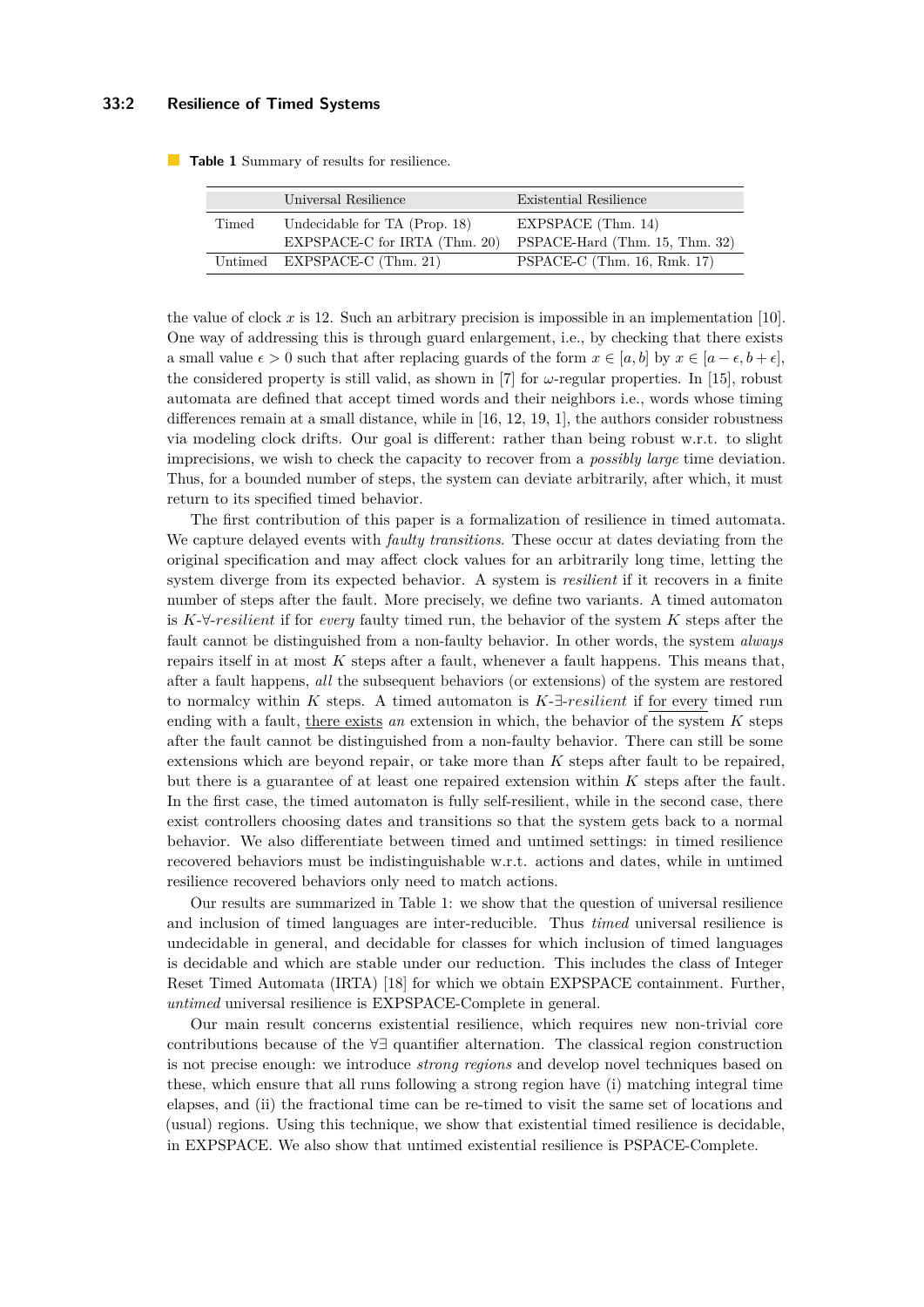modeled as conflicts, the system and controller as *deterministic* timed automata, and avoiding faults reduces to checking reachability. This is easier than universal resilience which reduces to timed language inclusion, and existential resilience which requires a new notion of regions. In [\[14\]](#page-16-11) a system, modeled as an untimed I/O automaton, is considered "sane" if its runs contain at most *k* errors, and allow a sufficient number *s* of error-free steps between two violations of an LTL property. It is shown how to synthesize a sane system, and compute (Pareto-optimal) values for *s* and *k*. In [\[17\]](#page-16-12), the objective is to synthesize a transducer *E*, possibly with memory, that reads a timed word  $\sigma$  produced by a timed automaton  $\mathcal{A}$ , and outputs a timed word  $E(\sigma)$  obtained by deleting, delaying or forging new timed events, such that  $E(\sigma)$  satisfies some timed property. A related problem, shield synthesis [\[5\]](#page-16-13), asks given a network of deterministic I/O timed automata  $N$  that communicate with their environment, to synthesize two additional components, a pre-shield, that reads outputs from the environment and produces inputs for  $N$ , and a post-shield, that reads outputs from  $N$  and produces outputs to the environment to satisfy timed safety properties when faults (timing, location errors,...) occur. Synthesis is achieved using timed games. Unlike these, our goal is not to avoid violation of a property, but rather to verify that the system *recovers within boundedly many steps*, from a possibly large time deviation w.r.t. its behavior. Finally, *faults* in timed automata have also been studied in a diagnosis setting, e.g. in [\[6\]](#page-16-14), where faults are detected within a certain delay from partial observation of runs.

## **2 Preliminaries**

Let  $\Sigma$  be a finite non-empty alphabet and  $\Sigma^{\infty} = \Sigma^* \cup \Sigma^{\omega}$  a set of finite or infinite words over Σ. R,  $\mathbb{R}_{>0}$ ,  $\mathbb{Q}$ , N respectively denote the set of real numbers, non-negative reals, rationals, and natural numbers. We write  $(\Sigma \times \mathbb{R}_{\geq 0})^{\infty} = (\Sigma \times \mathbb{R}_{\geq 0})^* \cup (\Sigma \times \mathbb{R}_{\geq 0})^{\omega}$  for finite or infinite timed words over Σ. A finite (infinite) timed word has the form  $w = (a_1, d_1) \dots (a_n, d_n)$  (resp.  $w = (a_1, d_1) \ldots$  where for every *i*,  $d_i \leq d_{i+1}$ . For  $i \leq j$ , we denote by  $w_{[i,j]}$ , the sequence  $(a_i, d_i) \dots (a_j, d_j)$ . The *untiming* of a timed word  $w \in (\Sigma \times \mathbb{R}_{\geq 0})^{\infty}$  denoted  $Unt(w)$ , is its projection on the first component, and is a word in  $\Sigma^{\infty}$ . A *clock* is a real-valued variable *x* and an *atomic clock constraint* is an inequality of the form  $a \Join_l x \Join_u b$ , with  $\Join_l,\Join_u \in \{\leq,\leq\}$ , *a* ∈ N, *b* ∈ N ∪ {∞}. An atomic *diagonal constraint* is of the form  $a \Join_l x - y \Join_u b$ , where *x* and *y* are different clocks. *Guards* are conjunctions of atomic constraints on a set *X* of clocks.

 $\triangleright$  **Definition 1.** *A timed automaton [\[2\]](#page-16-0) is a tuple*  $\mathcal{A} = (L, I, X, \Sigma, T, F)$  *with finite set of locations L, initial locations*  $I \subseteq L$ *, finitely many clocks X, finite action set*  $\Sigma$ *, final locations*  $F \subseteq L$ , and transition relation  $T \subseteq L \times G \times \Sigma \times 2^X \times L$  where G are guards on X.

A *valuation* of a set of clocks *X* is a map  $\nu : X \to \mathbb{R}_{\geq 0}$  that associates a non-negative real value to each clock in *X*. For every clock *x*,  $\nu(x)$  has an integral part  $|\nu(x)|$  and a fractional part frac $(\nu(x)) = \nu(x) - \nu(x)$ . We will say that a valuation  $\nu$  on a set of clocks *X* satisfies a guard g, denoted  $\nu \models g$  if and only if replacing every  $x \in X$  by  $\nu(x)$  in g yields a tautology. We will denote by [*g*] the set of valuations that satisfy *g*. Given  $\delta \in \mathbb{R}_{\geq 0}$ , we denote by  $\nu + \delta$ the valuation that associates value  $\nu(x) + \delta$  to every clock  $x \in X$ . A *configuration* is a pair  $C = (l, \nu)$  of a location of the automaton and valuation of its clocks. The semantics of a timed automaton is defined in terms of discrete and timed moves from a configuration to the next one. A *timed move of duration*  $\delta$  lets  $\delta \in \mathbb{R}_{\geq 0}$  time units elapse from a configuration  $C = (l, \nu)$  which leads to configuration  $C' = (l, \nu + \delta)$ . A *discrete move* from configuration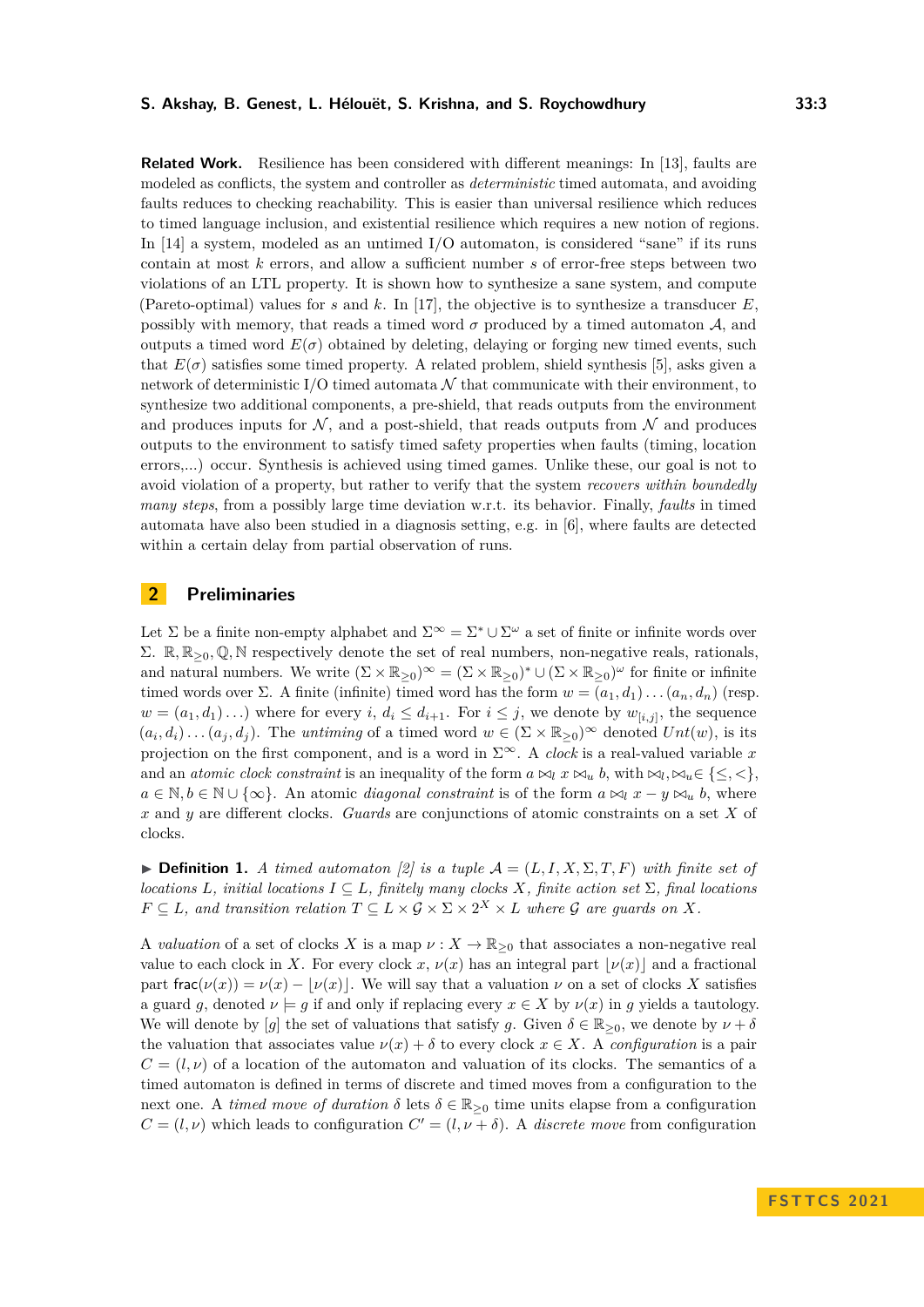$C = (l, \nu)$  consists of taking one of the transitions leaving *l*, i.e., a transition of the form  $t = (l, g, a, R, l')$  where *g* is a guard,  $a \in \Sigma$  a particular action name, *R* is the set of clocks reset by the transition, and  $l'$  the next location reached. A discrete move with transition  $t$  is allowed only if  $\nu \models g$ . Taking transition *t* leads the automaton to configuration  $C' = (l', \nu')$ where  $\nu'(x) = \nu(x)$  if  $x \notin R$ , and  $\nu'(x) = 0$  otherwise.

▶ **Definition 2** (Runs, Maximal runs, Accepting runs)**.** *An (infinite)* run *of a timed automaton*  $\mathcal{A}$  *is a sequence*  $\rho = (l_0, \nu_0) \stackrel{(t_1, d_1)}{\longrightarrow} (l_1, \nu_1) \stackrel{(t_2, d_2)}{\longrightarrow} \cdots$  where every pair  $(l_i, \nu_i)$  *is a configuration, and there exists an (infinite) sequence of timed and discrete moves*  $\delta_1 \cdot t_1 \cdot \delta_2 \cdot t_2 \ldots$  *in* A such that  $\delta_i = d_{i+1} - d_i$ , and a timed move of duration  $\delta_i$  from  $(l_i, \nu_i)$  to  $(l_i, \nu_i + \delta_i)$  and a discrete *move from*  $(l_i, \nu_i + \delta_i)$  *to*  $(l_{i+1}, \nu_{i+1})$  *via transition*  $t_i$ *. A run is* maximal *if it is infinite, or if it ends at a location with no outgoing transitions. A finite run is* accepting *if its last location is final, while an infinite run is* accepting *if it visits accepting locations infinitely often.*

We assume that all runs start from a configuration  $(l_0, \nu_0)$ , where  $l_0 \in I$  and  $\nu_0$  is the initial valuation, assigning value 0 to every clock of *X*. One can associate a finite/infinite *timed word*  $w_{\rho}$  to every run  $\rho$  of A by letting  $w_{\rho} = (a_1, d_1) (a_2, d_2) \dots (a_n, d_n) \dots$ , where  $a_i$  is the action in transition  $t_i$  and  $d_i$  is the time stamp of  $t_i$  in  $\rho$ . A (finite/infinite) *timed word w* is accepted by A if there exists a (finite/infinite) accepting run  $\rho$  such that  $w = w_\rho$ . The *timed language* of A is the set of all timed words accepted by A, and is denoted by  $\mathcal{L}(\mathcal{A})$ . The *untimed language* of A is the language  $Unt(\mathcal{L}(\mathcal{A})) = \{Unt(w) \mid w \in \mathcal{L}(\mathcal{A})\}\)$ . As shown in [\[2\]](#page-16-0), the untimed language of a timed automaton can be captured by an abstraction called the *region automaton*. Formally, given a clock  $x$ , let  $c_x$  be the largest constant in an atomic constraint of a guard of A involving x. Two valuations  $\nu, \nu'$  of clocks in X are *equivalent*, written  $\nu \sim \nu'$  if and only if:

i)  $\forall x \in X$ , either  $\lfloor \nu(x) \rfloor = \lfloor \nu'(x) \rfloor$  or both  $\nu(x) \ge c_x$  and  $\nu'(x) \ge c_x$ ii)  $\forall x, y \in X$  with  $\nu(x) \le c_x$  and  $\nu(y) \le c_y$ , frac $(\nu(x)) \le$  frac $(\nu'(y))$  iff frac $(\nu'(x)) \le$  frac $(\nu'(y))$ 

iii) For all  $x \in X$  with  $\nu(x) \le c_x$ , frac $(\nu(x)) = 0$  iff frac $(\nu'(x)) = 0$ .

A *region r* of A is the equivalence class induced by  $\sim$ . For a valuation  $\nu$ , we denote by [ $\nu$ ] the region of  $\nu$ , i.e., its equivalence class. We will also write  $\nu \in r$  ( $\nu$  is a valuation in region  $r$ when  $r = \nu$ . For a given automaton A, there exists only a finite number of regions, bounded by  $2^K$ , where K is the size of the constraints set in A. It is well known for a clock constraint  $\psi$  that, if  $\nu \sim \nu'$ , then  $\nu \models \psi$  if and only if  $\nu' \models \psi$ . A region r' is a *time successor* of another region *r* if for every  $\nu \in r$ , there exists  $\delta \in \mathbb{R}_{>0}$  such that  $\nu + \delta \in r'$ . We denote by  $Reg(X)$ the set of all possible regions of the set of clocks *X*. A region *r* satisfies a guard *g* if and only if there exists a valuation  $\nu \in r$  such that  $\nu \models q$ . The region automaton of a timed automaton  $\mathcal{A} = (L, I, X, \Sigma, T, F)$  is the untimed automaton  $\mathcal{R}(\mathcal{A}) = (S_R, I_R, \Sigma, T_R, F_R)$  that recognizes the untimed language  $Unt(\mathcal{L}(\mathcal{A}))$ . States of  $\mathcal{R}(\mathcal{A})$  are of the form  $(l, r)$ , where *l* is a location of A and r a region, i.e.,  $S_R \subseteq L \times Reg(X), I_R \subseteq I \times Reg(X),$  and  $F_R \subseteq F \times Reg(X)$ . The transition relation  $T_R$  is such that  $((l, r), a, (l', r')) \in T_R$  if there exists a transition  $t = (l, g, a, R, l') \in T$  such that there exists a time successor region *r*<sup>*n*</sup> of *r* such that *r*<sup>*n*</sup> satisfies the guard  $g$ , and  $r'$  is obtained from  $r''$  by resetting values of clocks in  $R$ . The size of the region automaton is the number of states in  $\mathcal{R}(\mathcal{A})$  and is denoted  $|\mathcal{R}(\mathcal{A})|$ . For a region *r* defined on a set of clocks *Y*, we define a projection operator  $\Pi_X(r)$  to represent the region *r* projected on the set of clocks  $X \subseteq Y$ . Let  $\rho = (l_0, \nu_0) \stackrel{(t_1, d_1)}{\longrightarrow} (l_1, \nu_1) \cdots$  be a run of A, where every  $t_i$  is of the form  $t_i = (l_i, g_i, a_i, R_i, l'_i)$ . The abstract run  $\sigma_\rho = (l_0, r_0) \xrightarrow{a_1} (l_1, r_1) \cdots$  of  $\rho$ is a path in the region automaton  $\mathcal{R}(\mathcal{A})$  such that,  $\forall i \in \mathbb{N}, r_i = [\nu_i]$ . We represent runs using variables  $\rho$ ,  $\pi$  and the corresponding abstract runs with  $\sigma_{\rho}$ ,  $\sigma_{\pi}$  respectively. The automaton  $\mathcal{R}(\mathcal{A})$  can be used to prove non-emptiness of  $\mathcal{L}(\mathcal{A})$ , as  $\mathcal{L}(\mathcal{A}) \neq \emptyset$  iff  $\mathcal{R}(\mathcal{A})$  accepts some word.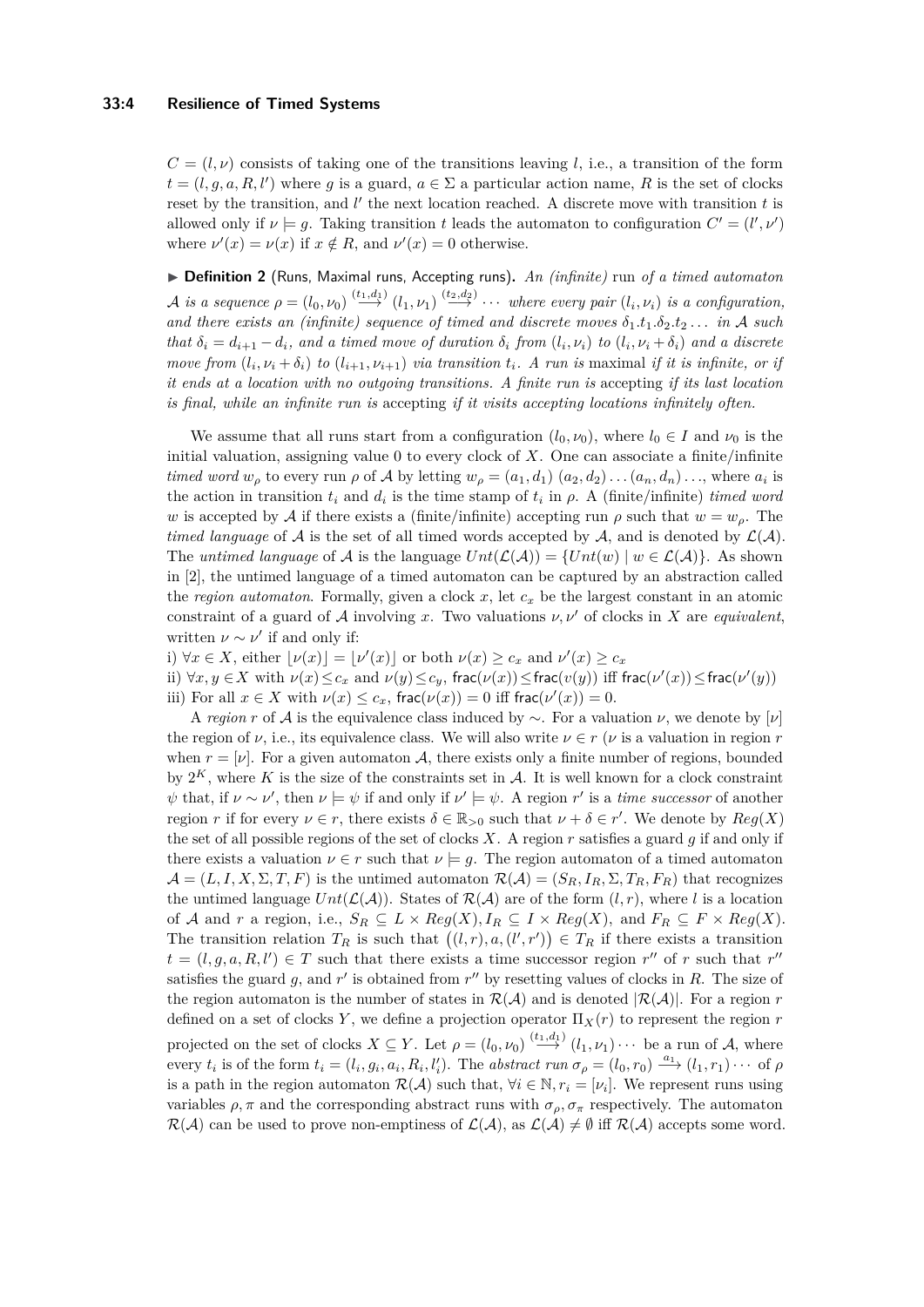## **3 Resilience Problems**

We define the semantics of timed automata when perturbations can delay the occurrence of an action. Consider a transition  $t = (l, g, a, R, l')$ , with  $g ::= x \le 10$ , where action *a* can occur as long as *x* has not exceeded 10. Timed automata have an idealized representation of time, and do not consider perturbations that occur in real systems. Consider, for instance that "*a*" is a physical event planned to occur at a maximal time stamp 10: a water tank reaches its maximal level, a train arrives in a station etc. These events can be delayed, and nevertheless occur. One can even consider that uncontrollable delays are part of the normal behavior of the system, and that  $\mathcal{L}(\mathcal{A})$  is the ideal behavior of the system, when all delays are met. In the rest of the paper, we propose a fault model that assigns a maximal error to each fireable action. This error model is used to encode the fact that an action might occur at a greater date than allowed in the original model semantics.

**► Definition 3** (Fault model). A fault model  $\mathcal{P}$  *is a map*  $\mathcal{P}$  :  $\Sigma \rightarrow \mathbb{Q}_{>0}$  *that associates to every action in*  $a \in \Sigma$  *a possible maximal delay*  $\mathcal{P}(a) \in \mathbb{Q}_{\geq 0}$ *.* 

For simplicity, we consider only executions in which a single timing error occurs. The perturbed semantics defined below easily adapts to a setting with multiple timing errors. With a fault model, we can define a new timed automaton, for which every run  $\rho =$  $(l_0, \nu_0) \stackrel{(t_1, d_1)}{\longrightarrow} (l_1, \nu_1) \stackrel{(t_2, d_2)}{\longrightarrow} \cdots$  contains *at most* one transition  $t_i = (l, g, a, r, l')$  occurring later than allowed by guard  $q$ , and agrees with a run of  $A$  until this faulty transition is taken.

▶ **Definition 4** (Enlargement of a guard). Let  $\phi$  be an inequality of the form  $a \Join_l x \Join_u b$ , *where*  $\bowtie_l$ ,  $\bowtie_u \in \{\leq, <\}$ *. The* enlargement *of*  $\phi$  *by a time error*  $\delta$  *is the inequality*  $\phi_{\triangleright \delta}$  *of the form*  $a \bowtie_l x \leq b + \delta$ *. Let g be a guard of the form* 

 $g = \Lambda$  $\bigwedge_{i \in 1..m} \phi_i = a_i \Join_{l_i} x_i \Join_{u_i} b_i \land \bigwedge_{j \in 1..m}$  $\bigwedge_{j \in 1..q} \phi_j = a_j \bowtie_{l_j} x_j - y_j \bowtie_{u_j} b_j.$ 

*The* enlargement *of g by*  $\delta$  *is the guard*  $g_{\triangleright \delta} = \bigwedge$  $\begin{array}{c} = \bigwedge_{i \in \{1...m} } \phi_{i_{\triangleright \delta}} \wedge \bigwedge_{j \in \{1...m} }$  $\bigwedge_{j \in 1..q}$ *ϕ*<sub>*j*</sub>

For every transition  $t = (l, g, a, R, l')$  with enlarged guard  $g_{\triangleright \mathcal{P}(a)} = \bigwedge$  $\sum_{i\in{1..m}}$   $\phi_i = a_i \bowtie_{l_i} x_i \leq b_i + \mathcal{P}(a) \wedge \bigwedge_{j\in{1..}}$  $\wedge \bigwedge_{j \in 1..q} \phi_j = a_j \bowtie_{l_j} x_j - y_j \bowtie_{u_j} b_j,$ 

*we can create a new transition*  $t_{f,\mathcal{P}} = (l, g_{f,\mathcal{P}}, a, R, l')$  *called a faulty transition such that,*  $g_{f,\mathcal{P}} = \bigwedge$  $\phi_i = b_i \bar{\bowtie}_{l_i} x_i \leq b_i + \mathcal{P}(a) \land \bigwedge_{j \in 1} a_j$  $\wedge \bigwedge_{j \in 1..q} \phi_j = a_j \Join_{l_j} x_j - y_j \Join_{u_j} b_j$  *with*  $\bar{\bowtie}_{l_i} \in \{ \leq, \leq j\}$  $\}\setminus \bowtie_{u_i}$ 

Diagonal constraints remain unchanged under enlargement, as the difference between clocks *x* and *y* is preserved by time elapsing, and operator  $\bar{\bowtie}_{l_i}$  guarantee that normal and faulty behaviors occur at different dates. From now, we fix a fault model  $P$  and write  $t_f$  and  $g_f$ instead of  $t_f$ , P and  $g_f$ , P . Clearly, g and  $g_f$  are disjoint, and  $g \vee g_f$  is equivalent to  $g_{\triangleright \delta}$ . We take this particular definition of enlargement to consider late events as faults. We can easily adapt the definition to handle early events, or any variation where non-specified faulty transitions can be identified through a guard  $g_f$  disjoint from  $g$ , without harming the results shown in the rest of the paper.

 $\triangleright$  **Definition 5** (Enlargement of automata). Let  $\mathcal{A} = (L, I, X, \Sigma, T, F)$  be a timed automaton. *The enlargement of* A *by a fault model* P *is the automaton*  $A_p = (L_p, I, X, \Sigma, T_p, F_p)$ *, where* 

- $L_{\mathcal{P}} = L \cup \{l | l \in L\}$  and  $F_{\mathcal{P}} = F \cup \{l | l \in F\}$ . A location *l* indicates that an unexpected *delay has occurred.*
- $T_P = T \cup \mathring{T}$  such that,  $\mathring{T} = \{ (l, g_f, a, R, l') \mid (l, g, a, R, l') \in T \} \cup \{ (l, g, a, R, l') \mid (l, g, a, R, l') \in T \}$  $(l, g, a, R, l') \in T$  *i.e.*,  $\overline{T}$  *is the set of transitions occurring after a fault.*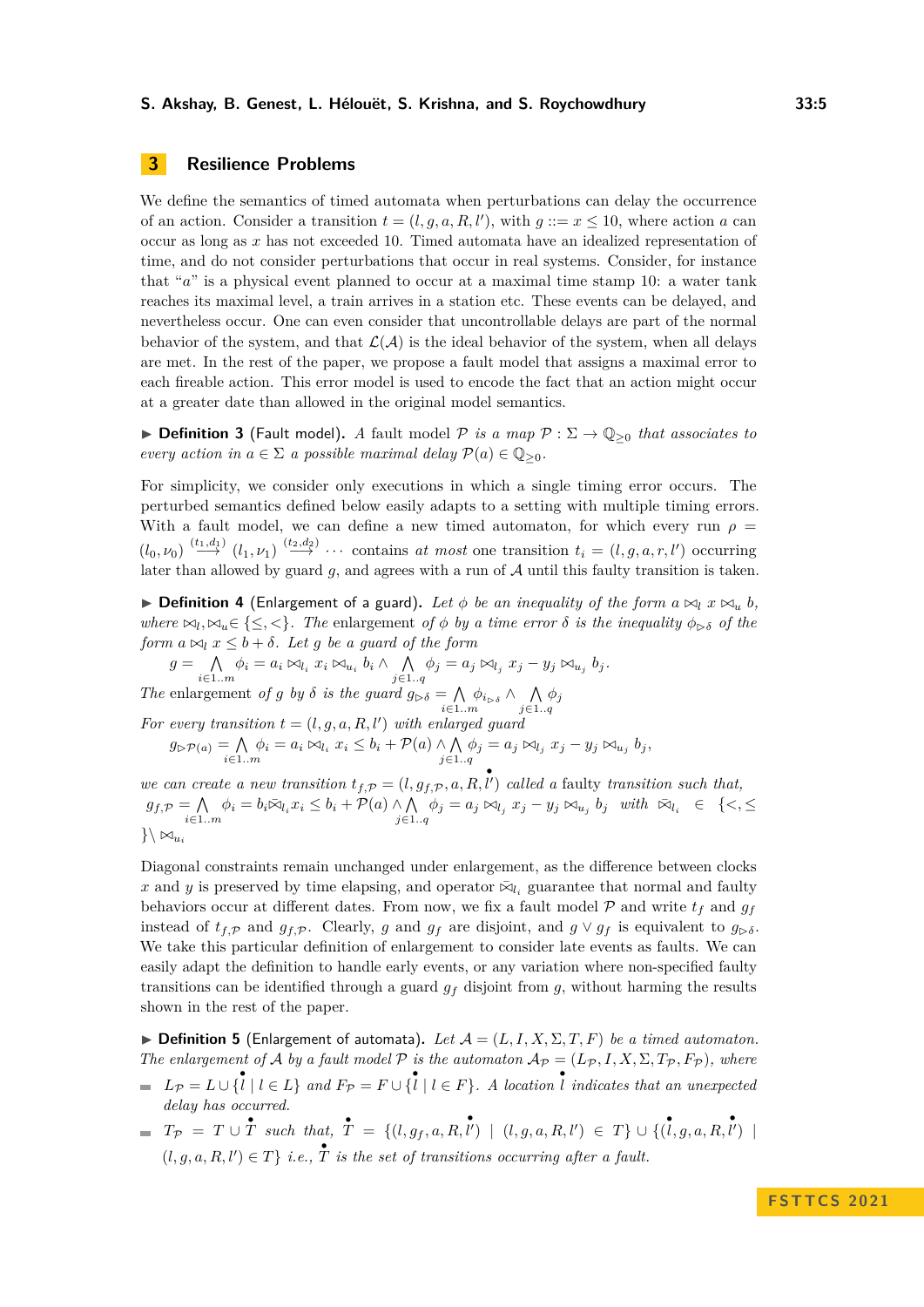#### <span id="page-5-0"></span>**33:6 Resilience of Timed Systems**



**Figure 1** Model of a train system with a mechanism to recover from delays.

A run of  $\mathcal{A}_{\mathcal{P}}$  is *faulty* if it contains a transition of  $\overline{T}$ . It is *just faulty* if its last transition belongs to  $\overline{T}$  and all other transitions belong to  $T$ . Note that while faulty runs can be finite or infinite, *just faulty* runs are always finite prefix of a faulty run, and end in a location  $\mathbf{l}$ .

 $\triangleright$  **Definition 6** (Back To Normal (BTN)). Let  $K \geq 1$ , A be a timed automaton with fault  $model \mathcal{P}$ . Let  $\rho = (l_0, \nu_0) \stackrel{(t_1, d_1)}{\longrightarrow} (l_1, \nu_1) \stackrel{(t_2, d_2)}{\longrightarrow} \cdots$  be a *(finite or infinite) faulty accepting run of*  $\mathcal{A}_{\mathcal{P}}$ *, with associated timed word*  $(a_1, d_1)(a_2, d_2) \ldots$  *and let*  $i \in \mathbb{N}$  *be the position of the faulty transition in ρ. Then ρ is* back to normal (BTN) *after K steps if there exists an accepting*  $run \rho' = (l'_0, \nu'_0) \stackrel{(t'_1, d'_1)}{\longrightarrow} (l'_1, \nu'_1) \stackrel{(t'_2, d'_2)}{\longrightarrow} \cdots$  of A with associated timed word  $(a'_1, d'_1)(a'_2, d'_2) \ldots$ and an index  $\ell \in \mathbb{N}$  such that  $(a_{\ell}', d_{\ell}') (a_{\ell+1}', d_{\ell+1}') \cdots = (a_{i+K}, d_{i+K})(a_{i+K+1}, d_{i+K+1}) \cdots$  $\rho$  *is* untimed back to normal (untimed BTN) *after K steps if there exists an accepting run*  $\rho' =$  $(l'_0,\nu'_0) \stackrel{(t'_1,d'_1)}{\longrightarrow} (l'_1,\nu'_1) \stackrel{(t'_2,d'_2)}{\longrightarrow} \cdots$  of A and an index  $\ell \in \mathbb{N}$  s.t.  $a'_\ell a'_{\ell+1} \cdots = a_{i+K} a_{i+K+1} \cdots$ 

In other words, if *w* is a timed word having a faulty accepting run (i.e.,  $w \in \mathcal{L}(\mathcal{A}_{\mathcal{P}})$ ), the suffix of *w*, *K* steps after the fault, matches with the suffix of some word  $w' \in \mathcal{L}(\mathcal{A})$ . Note that the accepting run of  $w'$  in  $A$  is not faulty, by definition. The conditions in untimed BTN are simpler, and ask the same sequence of actions, but not equality on dates. Words *w* and w' need not have an identical prefix: this means that a BTN run has returned to *some* normal behavior, but not necessarily *the* behavior originally planned before the fault.

Our current definition of back-to-normal in *K* steps means that a system recovered from a fault (a primary delay) in  $\leq K$  steps and remained error-free. We can generalize our definition, to model real life situations where more than one fault happens due to time delays, but the system recovers from each one in a small number of steps and eventually achieves its fixed goal (a reachability objective, some *ω*-regular property...). A classical example of this is a metro network, where trains are often delayed, but nevertheless recover from these delays to reach their destination on time. This motivates the following definition of resilience.

- ▶ **Definition 7** (Resilience)**.** *A timed automaton* A *is*
- $\equiv$ (untimed) *K*-∀-*resilient if every finite faulty accepting run is (untimed) BTN in K steps.*
- $\overline{a}$ (untimed) *K*-∃-*resilient if every just faulty run ρjf can be extended into a maximal accepting run ρ<sup>f</sup> which is (untimed) BTN in K steps.*

Intuitively, a faulty run of  $A$  is BTN if the system has definitively recovered from a fault, i.e., it has recovered and will follow the behavior of the original system after its recovery. The definition of existential resilience considers maximal (infinite, or finite but ending at a location with no outgoing transitions) runs to avoid situations where an accepting faulty run  $\rho_f$  is BTN, but all its extensions i.e., suffixes  $\rho'$  are such that  $\rho_f$ .  $\rho'$  *is not* BTN.

▶ **Example 8.** We model train services to a specific destination such as an airport. On an average, the distance between two consecutive stations is covered in  $\leq 4$  time units. At each stop in a station, the dwell time is in between 1 and 2 time units. To recover from a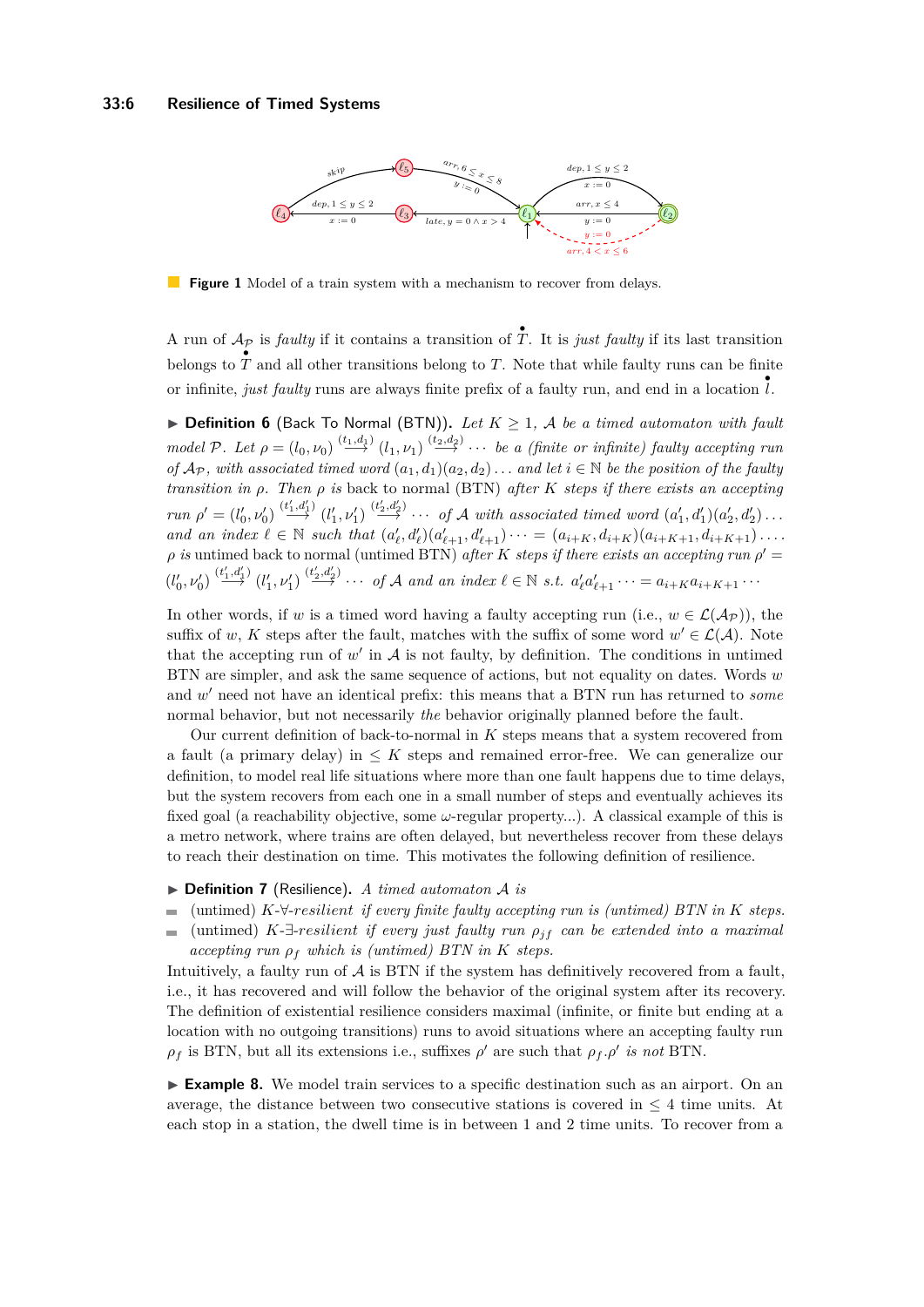<span id="page-6-0"></span>

**Figure 2** Enlarged automaton for the train system (with recovery) model of Figure [1.](#page-5-0)

delay, the train is allowed to skip an intermediate station (as long as the next stop is not the destination). Skipping a station is a choice, and can only be activated if there is a delay. We model this system with the timed automaton of Figure [1.](#page-5-0) There are 5 locations:  $\ell_1$ , and  $\ell_2$ represent the normal behavior of the train and  $\ell_3, \ell_4, \ell_5$  represent the skipping mechanism. These locations can only be accessed if the faulty transition (represented as a red dotted arrow in Figure [1\)](#page-5-0) is fired. A transition  $t_{ij}$  goes from  $\ell_i$  to  $\ell_j$ , and  $\hat{t}_{21}$  denotes the faulty transition from  $\ell_2$  to  $\ell_1$ . The green locations represent the behavior of the train without any delay, and the red locations represent behaviors when the train chooses to skip the next station to recover from a delay. This mechanism is invoked once the train leaves the station where it arrived late (location  $\ell_3$ ). When it departs, x is reset as usual; the next arrival to a station (from location  $\ell_4$ ) happens after skipping stop at the next station. The delay can be recovered since the running time since the last stop (covering 2 stations) is between 6 and 8 units of time. Formally, verifying that this system can recover from a delay within *K* steps can be done by setting as fault model  $\mathcal{P}(arr) = 2$ , and then checking a *K*- $\exists$ -*resilience* problem. It then amounts to asking if the enlarged automaton of Figure [2](#page-6-0) can recognize a suffix of a word recognized by the automaton of Figure [1,](#page-5-0)  $K$  steps after visiting location  $\ell_1$ .

Consider the faulty run  $\rho_f = (\ell_1, 0|0) \stackrel{(t_{12},2)}{\longrightarrow} (\ell_2, 0|2) \stackrel{(t_{21},8)}{\longrightarrow} (\ell_1, 6|0) \stackrel{(t_{13},8)}{\longrightarrow} (\ell_3, 6|0) \stackrel{(t_{34},10)}{\longrightarrow}$  $(\ell_4, 0|2) \stackrel{(t_{45},10)}{\longrightarrow} (\ell_5, 0|2) \stackrel{(t_{51},18)}{\longrightarrow} (\ell_1, 8|0) \stackrel{(t_{12},19)}{\longrightarrow} (\ell_2, 0|1)$  reading  $(dep, 2)(arr, 8)(late, 8)(dep, 10)$  $(\text{skip}, 10)(\text{arr}, 18)(\text{dep}, 19)$ . Run  $\rho_f$  is BTN in 4 steps. It matches the non-faulty run  $\rho =$  $(\ell_1,0|0) \stackrel{(t_{12},2)}{\longrightarrow} (\ell_2,0|2) \stackrel{(t_{21},6)}{\longrightarrow} (\ell_1,4|0) \stackrel{(t_{12},8)}{\longrightarrow} (\ell_2,0|2) \stackrel{(t_{21},12)}{\longrightarrow} (\ell_1,4|0) \stackrel{(t_{12},14)}{\longrightarrow} (\ell_2,0|2) \stackrel{(t_{21},18)}{\longrightarrow}$  $(\ell_1, 4|0) \stackrel{(t_{12}, 19)}{\longrightarrow} (\ell_2, 0|1)$  reading  $(dep, 2)(arr, 6)(dep, 8)(arr, 12)(dep, 14)(arr, 18)(dep, 19).$ This automaton is *K*- $\exists$ -*resilient* for *K* = 4 and fault model  $P$ , as skipping a station after a delay of ≤2 time units allows to recover the time lost. It is not *K*-∀-*resilient*, for any *K*, as skipping is not mandatory, and a train can be late for an arbitrary number of steps. In Appendix [A](#page-17-0) we give another example that is 1-∀-*resilient*.

*K*-∀-*resilience* always implies *K*-∃-*resilience*. In case of *K*-∀-*resilience*, every faulty run  $\rho_w$  has to be BTN in  $\leq K$  steps after the occurrence of a fault. This implies  $K$ - $\exists$ -resilience since, any just faulty run  $\rho_w$  that is the prefix of an accepting run  $\rho$  of  $\mathcal{A}_{\mathcal{P}}$  is BTN in less than *K* steps. The converse does not hold:  $A_p$  can have a pair of runs  $\rho_1, \rho_2$ , sharing a common just faulty run  $\rho_f$  as prefix such that  $\rho_1$  is BTN in *K* steps, witnessing existential resilience, while  $\rho_2$  is not. Finally, an accepting run  $\rho = \rho_f \rho_s$  in  $\mathcal{A}_{\mathcal{P}}$  s.t.,  $\rho_f$  is *just faulty* and  $|\rho_s|$  < K, is BTN in K steps since  $\varepsilon$  is a suffix of a run accepted by A.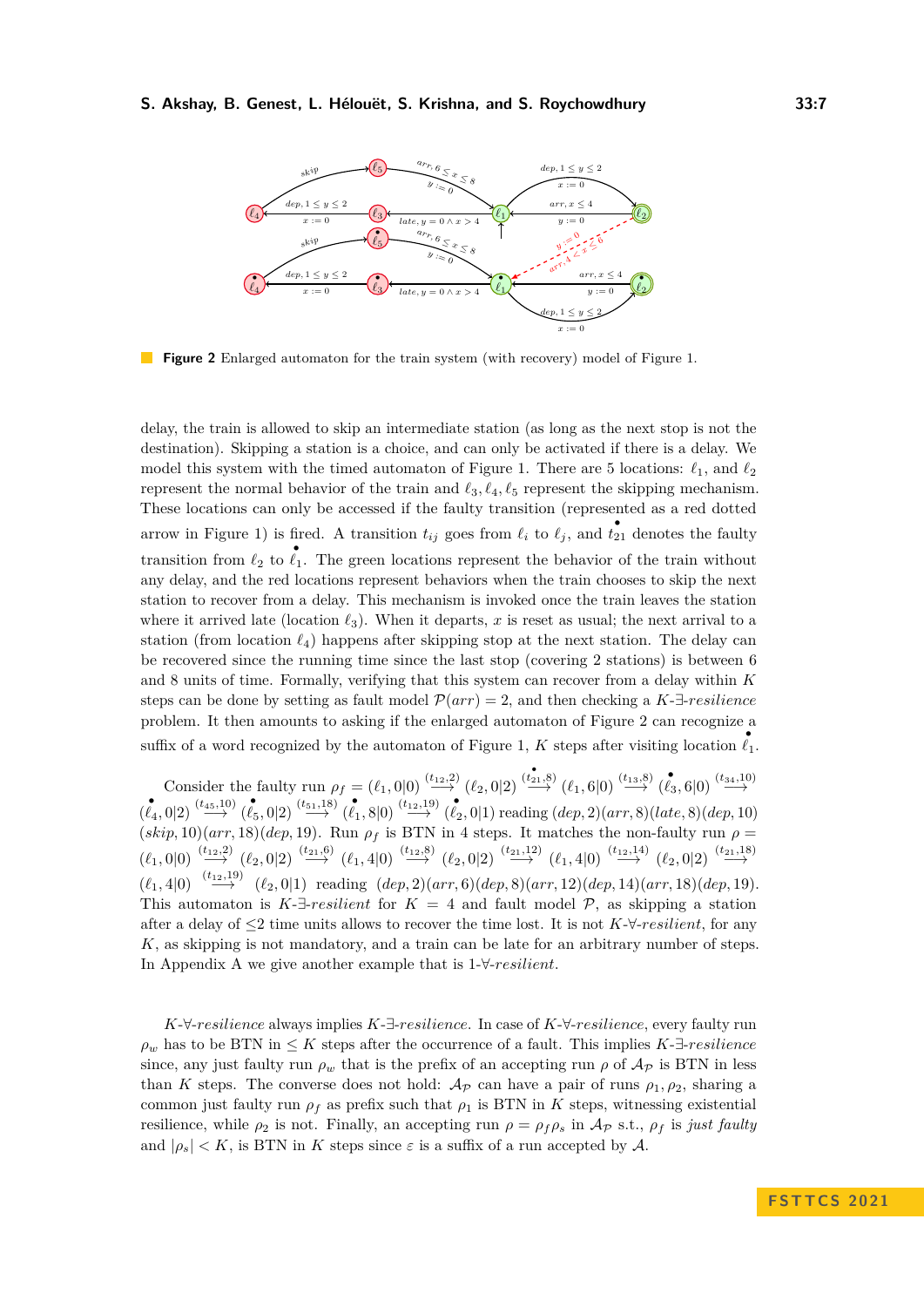#### **33:8 Resilience of Timed Systems**

## **4 Existential Resilience**

In this section, we consider existential resilience both in the timed and untimed settings.

**Existential Timed Resilience.** As the first step, we define a product automaton  $\mathcal{B} \otimes_K \mathcal{A}$ that recognizes BTN runs. Intuitively, the product synchronizes runs of  $\beta$  and  $\lambda$  as soon as  $\beta$  has performed *K* steps after a fault, and guarantees that actions performed by  $\mathcal A$  and  $\mathcal B$  are performed at the same date in the respective runs of  $A$  and  $B$ . Before this synchronization,  $\mathcal A$  and  $\mathcal B$  take transitions or stay in the same location, but let the same amount of time elapse, guaranteeing that synchronization occurs after runs of  $A$  and  $B$  of identical durations. The only way to ensure this with a timed automaton is to track the global timing from the initial state of both automata  $A$  and  $B$  till  $K$  steps after the fault, even though we do not need the timing for individual actions till *K* steps after the fault.

<span id="page-7-1"></span>**Definition 9** (Product). Let  $\mathcal{A} = (L_A, I_A, X_A, \Sigma, T_A, F_A)$  and  $\mathcal{B} = (L_B, I_B, X_B, \Sigma, T_B, F_B)$ *be two timed automata, where*  $\beta$  *contains faulty transitions. Let*  $K \in \mathbb{N}$  *be an integer. Then, the product*  $\mathcal{B} \otimes_K \mathcal{A}$  *is a tuple*  $(L, I, X_A \cup X_B, (\Sigma \cup \{*\})^2, T, F)$  *where*  $L \subseteq \{L_B \times L_A \times [-1, K]\},$  $F = L_B \times F_A \times [-1, K]$ , and initial set of locations  $I = I_B \times I_A \times \{-1\}$ . Intuitively, −1 *means no fault has occurred yet. Then we assign K and decrement to 0 to denote that K steps after fault have passed. The set of transitions T is as follows: We have*  $((l_B, l_A, n), g, \langle x, y \rangle, R, (l'_B, l'_A, n')) \in T$  *if and only if either:* 

- $= n \neq 0$  (no fault has occurred, or less than K steps of B have occurred), the action is  $\langle x, y \rangle = \langle a, * \rangle$ , we have transition  $t_B = (l_B, g, a, R, l'_B) \in T_B$ ,  $l_A = l'_A$  (the location *of A is unchanged) and either:*  $n = -1$ *, the transition*  $t_B$  *is faulty and*  $n' = K$ *, or*  $n = -1$ *, the transition*  $t_B$  *is non faulty and*  $n' = -1$ *, or*  $n > 0$  *and*  $n' = n - 1$ *.*
- $n = n' \neq 0$  (no fault has occurred, or less than K steps of B have occurred), the action  $is < x, y > = <*, a>, we have the transition t_A = (l_A, g, a, R, l'_A) \in T_A$ ,  $l_B = l'_B$  (the *location of* B *is unchanged).*
- $n = n' = 0$  *(at least K steps after a fault have occured), the action is*  $\langle x, y \rangle = \langle a, a \rangle$ and there exists two transitions  $t_B = (l_B, g, a, R_B, l'_B) \in T_B$  and  $t_A = (l_A, g_A, a, R_A, l'_A) \in T_B$  $T_A$  *with*  $g = g_A \wedge g_B$ *, and*  $R = R_B \cup R_A$  *(t<sub>A</sub> and*  $t_B$  *occur synchronously).*

Runs of  $\mathcal{B} \otimes_K \mathcal{A}$  are sequences of the form  $\rho^{\otimes} = (l_0, l_0^A, n_0) \stackrel{(t_1, t_1^A), d_1}{\longrightarrow} \cdots \stackrel{(t_k, t_k^A), d_k}{\longrightarrow} (l_k, l_k^A, n_k)$ where each  $(t_i, t_i^A) \in (T_B \cup \{t_*\}) \times (T_A \cup \{t_*^A\})$  defines uniquely the transition of  $B \otimes_K A$ , where  $t_*$  corresponds to the transitions with action  $*$ . Transitions are of types  $(t_i, t_*^A)$  or  $(t_*, t_i^A)$  up to a fault and *K* steps of  $T_B$ , and  $(t_i, t_i^A) \in T_B \times T_A$  from there on.

For any timed run  $\rho^{\otimes}$  of  $\mathcal{A}_{\mathcal{P}} \otimes_K \mathcal{A}$ , the projection of  $\rho^{\otimes}$  on its first component is a timed run  $\rho$  of  $\mathcal{A}_{\mathcal{P}}$ , that is projecting  $\rho^{\otimes}$  on transitions of  $\mathcal{A}_{\mathcal{P}}$  and remembering only location and clocks of  $\mathcal{A}_{\mathcal{P}}$  in states. In the same way, the projection of  $\rho^{\otimes}$  on its second component is a timed run  $\rho'$  of A. Given timed runs  $\rho$  of  $\mathcal{A}_{\mathcal{P}}$  and  $\rho'$  of A, we denote by  $\rho \otimes \rho'$  the timed run (if it exists) of  $\mathcal{A}_{\mathcal{P}} \otimes_K \mathcal{A}$  such that the projection on the first component is  $\rho$  and the projection on the second component is  $\rho'$ . For  $\rho \otimes \rho'$  to exist, we need  $\rho, \rho'$  to have the same duration, and for  $\rho_s$  the suffix of  $\rho$  starting K steps after a fault (if there is a fault and K steps,  $\rho_s = \varepsilon$  the empty run otherwise),  $\rho_s$  needs to be suffix of  $\rho'$  as well.

A run  $\rho^{\otimes}$  of  $\mathcal{A}_{\mathcal{P}} \otimes_K \mathcal{A}$  is accepting if its projection on the second component  $(\mathcal{A})$  is accepting (i.e., ends in an accepting state if it is finite and goes through an infinite number of accepting state if it is infinite). We can now relate the product  $\mathcal{A}_{\mathcal{P}} \otimes_K \mathcal{A}$  to BTN runs.

- <span id="page-7-0"></span>**• Proposition 10.** Let  $\rho_f$  be a faulty accepting run of  $A_p$ . The following are equivalent: **i** *ρ<sup>f</sup> is BTN in K-steps*
- **ii** there is an accepting run  $\rho^{\otimes}$  of  $\mathcal{A}_{\mathcal{P}} \otimes_K \mathcal{A}$  *s.t., the projection on its first component is*  $\rho_f$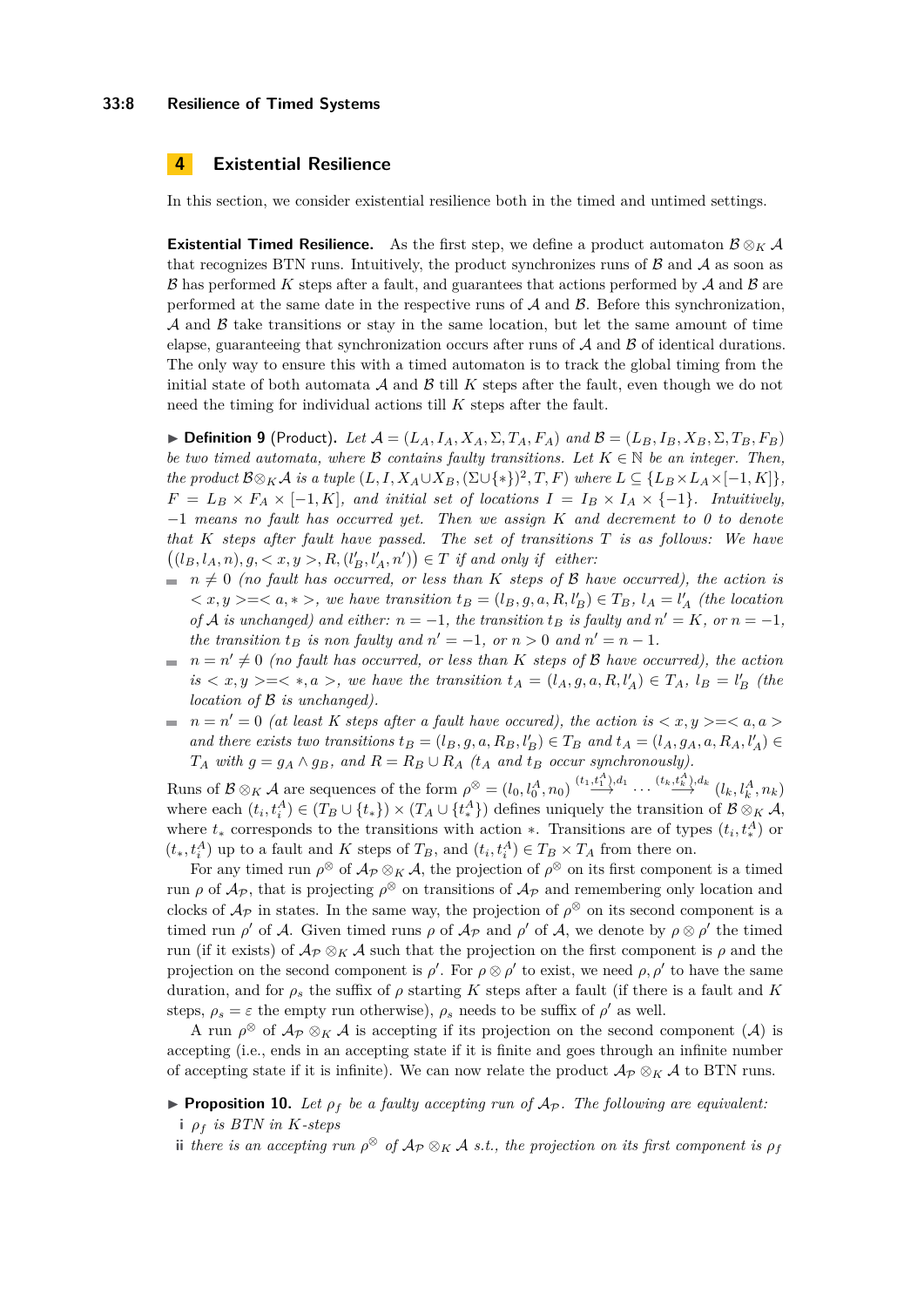Let  $\rho$  be a finite run of  $\mathcal{A}_{\mathcal{P}}$ . We denote by  $T_{\rho}^{\otimes_K}$  the set of configurations of  $\mathcal{A}_{\mathcal{P}} \otimes_K \mathcal{A}$ such that there exists a run  $\rho^{\otimes}$  of  $\mathcal{A}_{\mathcal{P}} \otimes_K \mathcal{A}$  ending in this configuration, whose projection on the first component is  $\rho$ . We then define  $S^{\otimes \kappa}_{\rho}$  as the set of states of  $\mathcal{R}(\mathcal{A}_{\mathcal{P}} \otimes_K \mathcal{A})$ corresponding to  $T_{\rho}^{\otimes K}$ , i.e.,  $S_{\rho}^{\otimes K} = \{(s,[\nu]) \in \mathcal{R}(\mathcal{A}_{\mathcal{P}} \otimes_K \mathcal{A}) \mid (s,\nu) \in T_{\rho}^{\otimes K}\}.$  If we can compute the set  $\mathbb{S} = \{ S_\rho^{\otimes_k} \mid \rho \text{ is a finite run of } \mathcal{A}_{\mathcal{P}} \}$ , we would be able to solve *timed* universal resilience, because from this set, one can check existence of a run accepted by  $\mathcal{A}_{\mathcal{P}}$  and not by A. Proposition [18](#page-13-0) shows that universal resilience is undecidable. Hence, computing S is impossible. Roughly speaking, it is because this set depends on the exact timing in a run  $\rho$ . and in general one cannot use the region construction.

We can however show that in some restricted cases, we can use a *modified* region construction to build  $S_{\rho}^{\otimes K}$ , which will enable decidability of timed existential resilience. First, we restrict to *just faulty runs*, i.e., consider runs of  $A_p$  and A of equal durations, but that did not yet synchronize on actions in the product  $\mathcal{A}_{\mathcal{P}} \otimes_K \mathcal{A}$ . For a timed run  $\rho$ , by its duration, we mean the time-stamp or date of occurrence of its last event. Second, we consider abstract runs  $\tilde{\sigma}$  through a so-called *strong region automaton*, as defined below. Intuitively,  $\tilde{\sigma}$  keeps more information than in the usual region automaton to ensure that for two timed runs  $\rho_1 = (t_1, d_1)(t_2, d_2) \ldots$ , and  $\rho_2 = (t_1, e_1)(t_2, e_2) \ldots$  associated with the same run of the strong region automaton, we have  $\lfloor e_i \rfloor = \lfloor d_i \rfloor$  for all *i*. Formally, we build the strong region automaton  $\mathcal{R}_{\text{strong}}(\mathcal{B})$  of a timed automaton  $\mathcal{B}$  as follows. We add a virtual clock  $x_i$  to B which is reset at each integral time point, add constraint  $x_i < 1$  to each transition guard, and add a virtual self loop transition with guard  $x_i = 1$  resetting  $x_i$  on each state. Standard regions are equivalence classes for clock values, but not for elapsed time. Adding a virtual clock resetting at every integral time point allows to consider the fractional part of elapsed global time in regions. Lemma [12](#page-9-0) below shows that if two abstract runs  $\sigma_1, \sigma_2$  visit the same sequence of strong regions, then there are two runs of identical duration that have  $\sigma_1, \sigma_2$  as abstractions. We then make the usual region construction on this extended timed automaton to obtain  $\mathcal{R}_{strong}(\mathcal{B})$ . The strong region construction thus has the same complexity as the standard region construction. Let  $\mathcal{L}(\mathcal{R}_{strong}(\mathcal{B}))$  be the language of this strong region automaton, where these self loops on the virtual clock are projected away. These additional transitions capture ticks at integral times, but do not change the behavior of B, i.e., we have  $Unt(\mathcal{L}(\mathcal{B})) \subseteq \mathcal{L}(\mathcal{R}_{strong}(\mathcal{B})) \subseteq \mathcal{L}(\mathcal{R}(\mathcal{B})) = Unt(\mathcal{L}(\mathcal{B}))$ so  $Unt(\mathcal{L}(\mathcal{B})) = \mathcal{L}(\mathcal{R}_{\text{strong}}(\mathcal{B})).$ 

For a finite abstract run  $\tilde{\sigma}$  of the *strong* region automaton  $\mathcal{R}_{\text{strong}}(\mathcal{A}_{\mathcal{P}})$ , we define the set  $S^{\otimes K}_{\simeq}$  of states of  $\mathcal{R}_{\text{strong}}(\mathcal{A}_{\mathcal{P}} \otimes_K \mathcal{A})$  (the virtual clock is projected away, and our region is er states of *restring*( $\mathcal{L}_F \circ_R \mathcal{L}_I$ ) (see the case of a result is projected along), such that there exists a run  $\tilde{\sigma}^{\otimes}$  through  $\mathcal{R}_{\text{strong}}(\mathcal{A}_P \otimes_K \mathcal{A})$  ending in this state and whose projection on the first component is  $\tilde{\sigma}$ . Let  $\tilde{\sigma}_{\rho}$  be the run of  $\mathcal{R}_{\text{strong}}(\mathcal{A}_{\mathcal{P}})$ associated with a run  $\rho$  of  $\mathcal{A}_{\mathcal{P}}$ . It is easy to see that  $S^{\otimes \kappa}_{\widetilde{\sigma}} = \bigcup_{\rho | \widetilde{\sigma}_\rho = \widetilde{\sigma}} S^{\otimes \kappa}_\rho$ . For a *just faulty*  $\lim_{\sigma}$  but  $\lim_{\sigma}$  *p* or  $\mathcal{A}_{\mathcal{P}}$ , we have a stronger relation between  $S_{\rho}^{\otimes \kappa}$  and  $S_{\tilde{\rho}}^{\otimes \kappa}$  and  $S_{\tilde{\rho}}^{\otimes \kappa}$ e*σρ* :

<span id="page-8-0"></span>**Proposition 11.** *Let*  $\rho$  *be a* just faulty run *of*  $\mathcal{A}_{\mathcal{P}}$ *. Then*  $S_{\rho}^{\otimes K} = S_{\tilde{\rho}}^{\otimes K}$ e*σρ .*

**Proof.** First, notice that given a just faulty timed run  $\rho$  of  $\mathcal{A}_{\mathcal{P}}$  and a timed run  $\rho'$  of  $\mathcal A$  of same duration, the timed run  $\rho \otimes \rho'$  (the run of  $\mathcal{A}_{\mathcal{P}} \otimes_K \mathcal{A}$  such that  $\rho$  is the projection on the first component and  $\rho'$  on the second component) exists.

To show that  $S_{\rho}^{\otimes K} = S_{\tilde{\rho}}^{\otimes K}$ , we show that for any pair of just faulty runs  $\rho_1, \rho_2$  of  $\mathcal{A}_{\mathcal{P}}$  with e*σρ*  $\widetilde{\sigma}_{\rho_1} = \widetilde{\sigma}_{\rho_2}$ , we have  $S^{\otimes K}_{\rho_1} = S^{\otimes K}_{\rho_2}$ , which yields the result as  $S^{\otimes K}_{\widetilde{\sigma}_{\rho}}$  $\begin{array}{l}\n\sqrt{\infty}\kappa \\
\widetilde{\sigma}_{\rho} & \end{array}$   $\bigcup_{\rho'|\widetilde{\sigma}_{\rho'}=\widetilde{\sigma}_{\rho}} S_{\rho'}^{\otimes K}$ . Consider *ρ*<sub>1</sub>*, ρ*<sub>2</sub>*,* two just faulty timed runs of  $\mathcal{A}_{\mathcal{P}}$  with  $\widetilde{\sigma}_{\rho_1} = \widetilde{\sigma}_{\rho_2}$  and let  $(l_{\mathcal{A}_{\mathcal{P}}}, l_{\mathcal{A}}, K, r) \in S^{\otimes K}_{\rho_1}$ . Then, this implies that there exists  $u \downarrow v$  and a timed num of of 4 wit this implies that there exists  $\nu_1 \models r$  and a timed run  $\rho'_1$  of A with the same duration as  $\rho_1$ , such that  $\rho_1 \otimes \rho'_1$  ends in state  $(l_{\mathcal{A}_{\mathcal{P}}}, l_{\mathcal{A}}, K, \nu_1)$ . The following lemma completes the proof: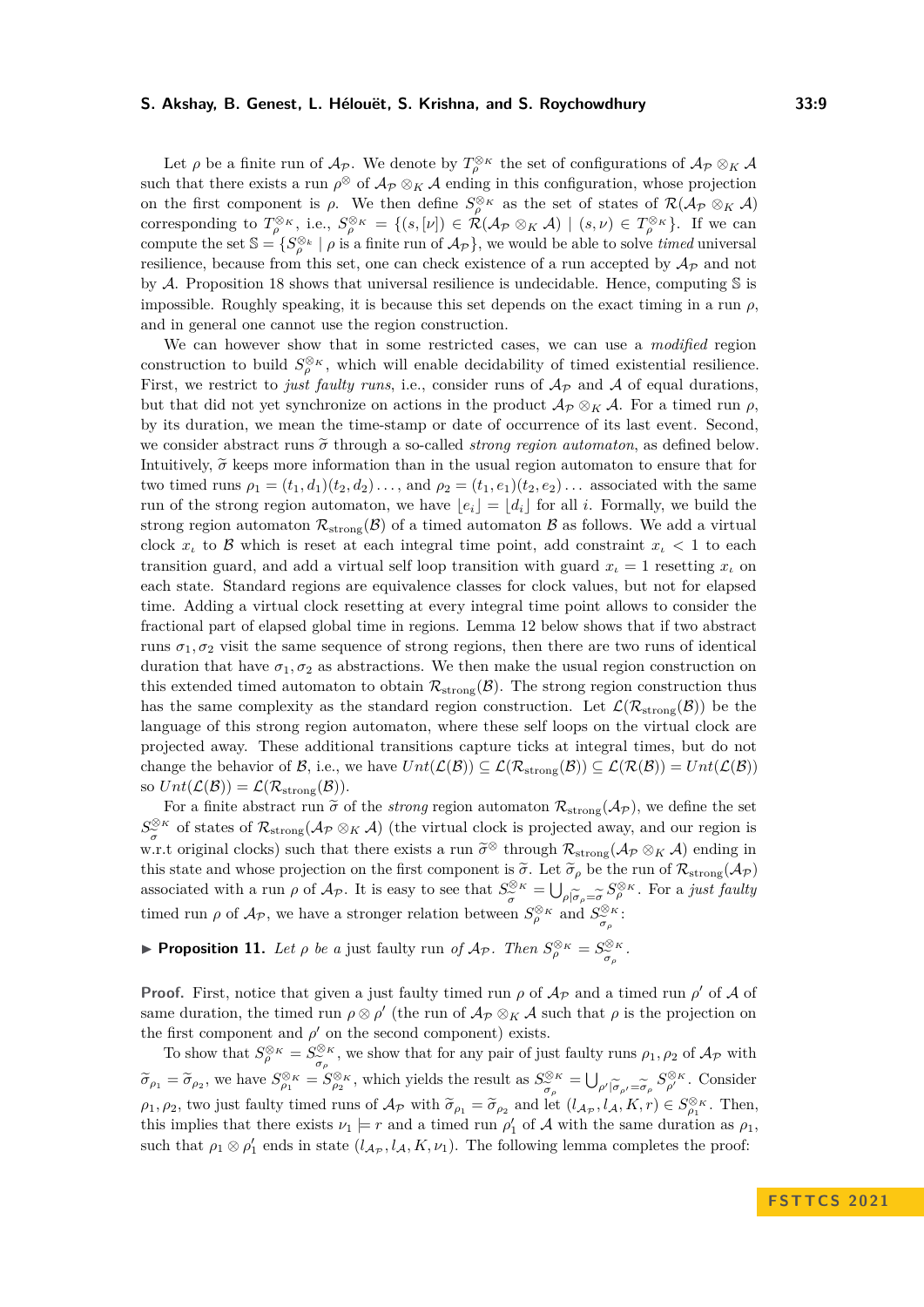#### **33:10 Resilience of Timed Systems**

<span id="page-9-0"></span>**Example 12.** *There exists*  $\nu_2 \models r$  *and a timed run*  $\rho'_2$  *of* A *with the same duration as*  $\rho_2$ *, such that*  $\rho_2 \otimes \rho'_2$  *ends in state*  $(l_{\mathcal{A}_{\mathcal{P}}}, l_{\mathcal{A}}, K, \nu_2)$ *.* 

The main idea of the proof is to show that we can construct  $\rho'_2$  which will have the same transitions as  $\rho'_1$ , with same integral parts in timings (thanks to the information from the strong region automaton), but possibly different timings in the fractional parts, called a re-timing of  $\rho'_1$ . Notice that  $\rho_2$  *is* a re-timing of  $\rho_1$ , as  $\tilde{\sigma}_{\rho_1} = \tilde{\sigma}_{\rho_2}$ . We translate the requirement on  $\rho'_2$  into a set of constraints (which is actually a partial ordering) on the fractional parts of the dates of its transitions, and show that we can indeed set the dates accordingly. This translation follows the following idea: the value of a clock *x* just before firing transition  $t$  is obtained by considering the date  $d$  of  $t$  minus the date  $d^x$  of the latest transition  $t^x$  at which *x* has been last reset before *t*. In particular, the difference  $x - y$ between clocks *x*, *y* just before firing transition *t* is  $(d - d^x) - (d - d^y) = d^y - d^x$ . That is, the value of a clock or its difference can be obtained by considering the difference between two dates of transitions. A constraint given by  $x - y \in (n, n + 1)$  is equivalent with the constraint given by  $d^y - d^x \in (n, n + 1)$ , and similar constraints on the fractional parts can be given.

**Proof.** Let  $t_1, \ldots, t_n$  be the sequence of transitions of  $\rho_1, \rho_2$  taken respectively, at dates  $d_1, \ldots, d_n$  and  $e_1, \ldots, e_n$ . Similarly, we will denote by  $t'_1, \ldots, t'_k$  the sequence of transitions of  $\rho'_1$ , taken at dates  $d'_1, \ldots, d'_k$ . Run  $\rho'_2$  will pass by the same transitions  $t'_1, \ldots, t'_k$ , but with possibly different dates  $e'_1, \ldots, e'_k$  such that:

- the duration of  $\rho'_2$  is the same as the duration of  $\rho_2$ ,
- $\tilde{\sigma}_{\rho_2}$  follows the same sequence of states of  $\mathcal{R}_{strong}(\mathcal{A})$  as  $\tilde{\sigma}_{\rho_1}$  (in particular,  $\rho_2'$  is a valid run as it fullfils the guards of its transitions, which are the same as those of  $\rho'_1$ ).
- $\widetilde{\sigma}_{\rho_2 \otimes \rho'_2}$  reaches the same state of  $\mathcal{R}_{\text{strong}}(\mathcal{A}_{\mathcal{P}} \otimes_K \mathcal{A})$  as  $\widetilde{\sigma}_{\rho_1 \otimes \rho'_1}$ .
- We translate these into three requirements on the dates  $(e'_i)_{i \leq k}$  of  $\rho'_2$ :
- **R1.** We have  $e'_k = e_n$ ,
- **R2.** For every  $i \leq k$ , the integral part  $\lfloor e'_i \rfloor = \lfloor d'_i \rfloor$ . Remark that we already have  $\lfloor e'_k \rfloor =$  $\lfloor e_n \rfloor = \lfloor d_n \rfloor = \lfloor d'_k \rfloor$  by  $R1$  and by the hypothesis,
- **R3.** Fractional parts  $(\text{frac}(e_i))_{i \leq k}$  satisfy a set of constraints, defined hereafter as a partial  $\operatorname{ordering} \ \operatorname{on} \ (\operatorname{\sf frac}(e_i'))_{i \leq k} \cup (\operatorname{\sf frac}(e_i))_{i \leq n}.$

Notice that the value of a clock  $x$  just before firing transition  $t_i$  is obtained by considering the date  $d_i$  of  $t_i$  minus the date  $d_i^x$  of the latest transition  $t_j$ ,  $j < i$  at which *x* has been last reset before *i*. In particular, the difference  $x - y$  between clocks  $x, y$  just before firing transition  $t_i$  is  $(d_i - d_i^x) - (d_i - d_i^y) = d_i^y - d_i^x$ . That is, the value of a clock or its difference can be obtained by considering the difference between two dates of transitions. A constraint *c* given by  $x - y \in (n, n + 1)$  is equivalent with the constraint  $d(c)$  given by  $d_i^y - d_i^x \in (n, n + 1)$ .

We then characterize the conditions required for the run  $\rho_2 \otimes \rho_2'$  to reach the same region *r* of  $\mathcal{R}_{\text{strong}}(\mathcal{A}_{\mathcal{P}} \otimes_K \mathcal{A})$  which was reached by  $\rho_1 \otimes \rho'_1$ . These conditions are described as on region *r* in the following equivalent ways:

- **1.** A set of constraints *C* on the disjoint union  $X'' = X_{A_p} \oplus X_A$  of clocks of  $A_p$  and A, of the form  $x - y \in (n, n + 1)$  or  $x - y = n$  or  $x - y > Max$  (possibly considering a null clock *y*) for  $n \in \mathbb{Z}$ ,
- 2. The associated set of constraints  $C' = \{d(c) | c \in C\}$  on  $D = \{d_x | x \in X_{\mathcal{A}_{\mathcal{P}}} \}$  ⊎  $\{d'_{x'} |$  $x' \in X_{\mathcal{A}}$ , with  $d_x$  the date of the latest transition  $t_j^{\otimes}$  that resets the clock  $x \in X_{\mathcal{A}_{\mathcal{P}}}$ , and  $d'_{x'}$  the date of the latest transition  $t_l^{\otimes}$  that resets clock  $x' \in X_{\mathcal{A}}$ ,
- **3.** An ordering  $\leq'$  over  $FP = \{\text{frac}(\tau) \mid \tau \in D\}$  defined as follows: for each constraint  $\tau-\tau' \in (n, n+1)$  of *C*', if  $\lfloor \tau \rfloor = \lfloor \tau' \rfloor + n$  then frac $(\tau) <$ ' frac $(\tau')$ , and if  $\lfloor \tau \rfloor = \lfloor \tau' \rfloor + n + 1$ then  $frac(\tau') <' frac(\tau)$ .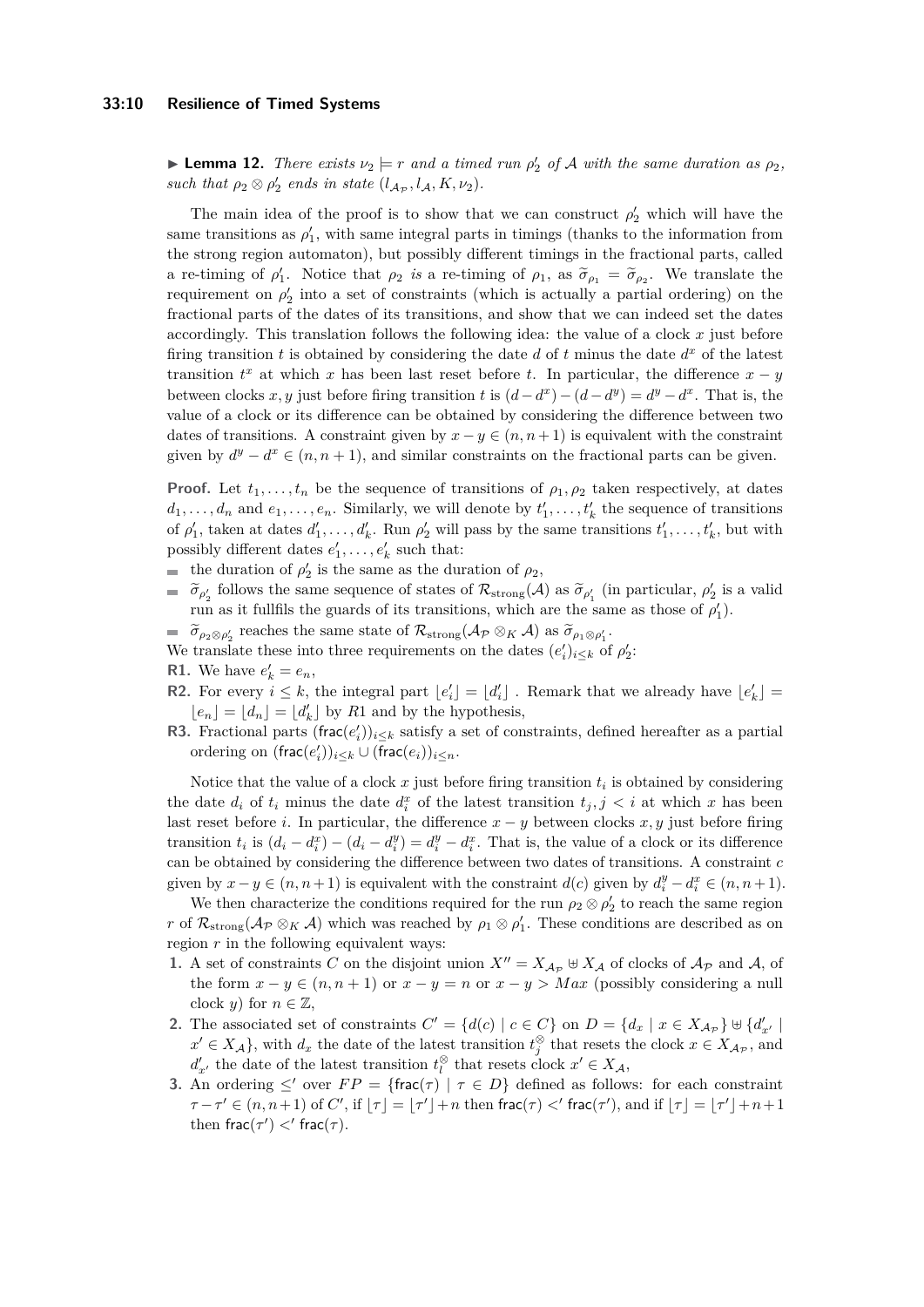For each constraint  $\tau - \tau' = n$  of *C*', then  $\text{frac}(\tau') = \text{frac}(\tau)$ . For each constraint  $\tau - \tau' > c_{\text{max}}$  of *C'* such that  $\lfloor \tau \rfloor = \lfloor \tau' \rfloor + c_{\text{max}}$ , we have frac $(\tau') >'$  $\text{frac}(\tau)$  (if  $\lfloor \tau \rfloor \geq \lfloor \tau' \rfloor + c_{\text{max}} + 1$ , then we dont need to do anything), where  $c_{\text{max}} =$  $max({c_x | x \in X})$ .

Further, path  $\rho'_2$  needs to visit the regions  $r_1, \ldots r_k$  visited by  $\rho'_1$ . For each *i*, visiting region  $r_i$  is characterized by a set of constraints  $C_i$ , which we translate as above as an ordering  $\leq'_i$  on  $FP' = \{\text{frac}(d'_i) \mid i \leq k\}.$ 

Thus, finally, we can collect all the requirements for having  $\rho'$  with required properties by defining  $\leq''$  over  $FP' \cup FP$  (notice that it is not a disjoint union) as the transitive closure of the union of all  $\leq'$  and of  $\leq'$ . As the union of constraints on  $C'$  and on  $C'$  is satisfied by the dates  $(d_i)_{i \leq n}$  and  $(d'_i)_{i \leq k}$  of  $\rho_1$  and  $\rho'_1$ , the union of constraints is satisfiable. Equivalently,  $≤''$  is a partial ordering, respecting the total natural ordering  $≤$  on  $FP ∪ FP'$ . We will denote  $\tau =''$   $\tau'$  whenever  $\tau \leq''$   $\tau'$  and  $\tau' \leq''$   $\tau$ , and  $\tau <''$   $\tau'$  if  $\tau \leq''$   $\tau'$  but we dont have  $\tau =''$  *τ'*. Because  $\leq''$  is a partial ordering, there is no  $\tau, \tau'$  with  $\tau <''$   $\tau' <''$   $\tau$ .

Note that there is only one way of fulfilling the first two requirements R1. and R2; namely by matching  $e'_{k}$  and  $e_{n}$ , and by witnessing dates with the same integral parts in  $e'_{k}$ ,  $e_{n}$  as well as  $d'_{k}$ ,  $d_{n}$ . While this takes care of the last values, to obtain the remaining values, we can apply any greedy algorithm fixing successively  $\textsf{frac}(e'_{k-1}) \dots \textsf{frac}(e'_1)$  and respecting  $\leq''$ to yield the desired result. We provide a concrete such algorithm for completeness:

We will start from the fixed value of  $\text{frac}(e'_{k-1})$  and work backwards. Let us assume inductively that  $\textsf{frac}(e'_{k-1}) \dots \textsf{frac}(e'_{i+1})$  have been fixed. We now describe how to obtain  $\mathsf{frac}(e'_i)$ . If  $\mathsf{frac}(d'_i) =''$   $\mathsf{frac}(d'_j),\ j>i\ \text{then we set }\mathsf{frac}(e'_i) = \mathsf{frac}(e'_j).$  If  $\mathsf{frac}(d'_i) =''$   $\mathsf{frac}(d_j),$ then we set  $\textsf{frac}(e_i') = \textsf{frac}(e_j)$ . Otherwise, consider the sets  $L_i = \{\textsf{frac}(e_j) \mid j \leq n, \textsf{frac}(d_j) <^{\prime\prime}\}$  $\textsf{frac}(d'_i) \} \cup \{ \textsf{frac}(e'_j) \mid i < j \leq n, \textsf{frac}(d'_j) <'' \textsf{frac}(d'_i) \}.$  Also, consider  $U_i = \{ \textsf{frac}(e_j) \mid j \leq j \leq n, \textsf{frac}(d'_i) \}.$  $n, \mathsf{frac}(d_j) >'' \mathsf{frac}(d'_i) \} \cup \{ \mathsf{frac}(e'_j) \mid i < j \leq n, \mathsf{frac}(d'_j) >'' \mathsf{frac}(d'_i) \}.$  We let  $l_i = max(L_i)$ and  $u_i = min(U_i)$ . We then set frac $(e'_i)$  to any value in  $(l_i, u_i)$ . It remains to show that we always have  $l_i < u_i$ , which will show that such a choice of value for the fractional part of  $e'_i$ is indeed possible.

By contradiction, consider that there exists *i* such that  $l_i \geq u_i$ , and consider the maximal (first) such *i*. First, assume that both  $l_i$  and  $u_i$  are of the form  $\text{frac}(e_i)$ ,  $\text{frac}(e_k)$ respectively, i.e. corresponds to clock values in the last regions of  $\rho_2$ . The contradiction hypothesis is  $l_i = \text{frac}(e_j) \geq u_i = \text{frac}(e_k)$ . By definition of  $L_i$  and  $U_i$ , we also have  $\textsf{frac}(d_j) <'' \textsf{frac}(d'_i) <'' \textsf{frac}(d_k)$ . In particular,  $\textsf{frac}(d_j) < \textsf{frac}(d_k)$ . This is a contradiction with  $\tilde{\sigma}_{\rho_1} = \tilde{\sigma}_{\rho_2}$ , as the strong region reached by  $\rho_1$  and  $\rho_2$  are the same. A contradiction.

Otherwise, at least one of  $l_i$ ,  $u_i$  is of the form  $\text{frac}(e'_j)$ , with  $j > i$  (consider *j* minimal if both are of this form). By symetry, let say  $l_i = \text{frac}(e'_j) \ge u_i$ . Let say  $u_i = \text{frac}(e_k)$ , as  $u_i = \text{frac}(e'_k)$  with  $k > j$  is similar since it has been fixed before frac $(e'_j)$ . We have  $\textsf{frac}(d'_j) <'' d'_i <'' \textsf{frac}(d_k)$  by definition of  $L_i, U_i$ . In particular  $\textsf{frac}(d'_j) <'' \textsf{frac}(d_k)$ : That is,  $k \in U_j$ , and by construction, and as  $j > i$ , we have  $l_i = \text{frac}(e'_j) < \text{frac}(e_k) = u_i$ , a contradiction.

Lemma [12](#page-9-0) completes the proof of Proposition [11](#page-8-0) immediately. Indeed, the lemma implies that  $(l_{\mathcal{A}_{\mathcal{P}}}, l_A, K, r) \in S^{\otimes_K}_{\rho_2}$  from which we infer that  $S^{\otimes_K}_{\rho_1} \subseteq S^{\otimes_K}_{\rho_2}$ . By a symmetric argument we get the other containment also, and hence we conclude that  $S_{\rho_1}^{\otimes K} = S_{\rho_2}^{\otimes K}$ . ◀

Lemma [12,](#page-9-0) which is crucial for our decidability results for existential timed resilience, shows that a timed run can be re-timed, i.e., it shows the existence of a timed run with the same transitions but possibly different timestamps. For this, the global time-stamps  $(d_i)$ of actions need to be fixed, and in particular the ordering between their fractional parts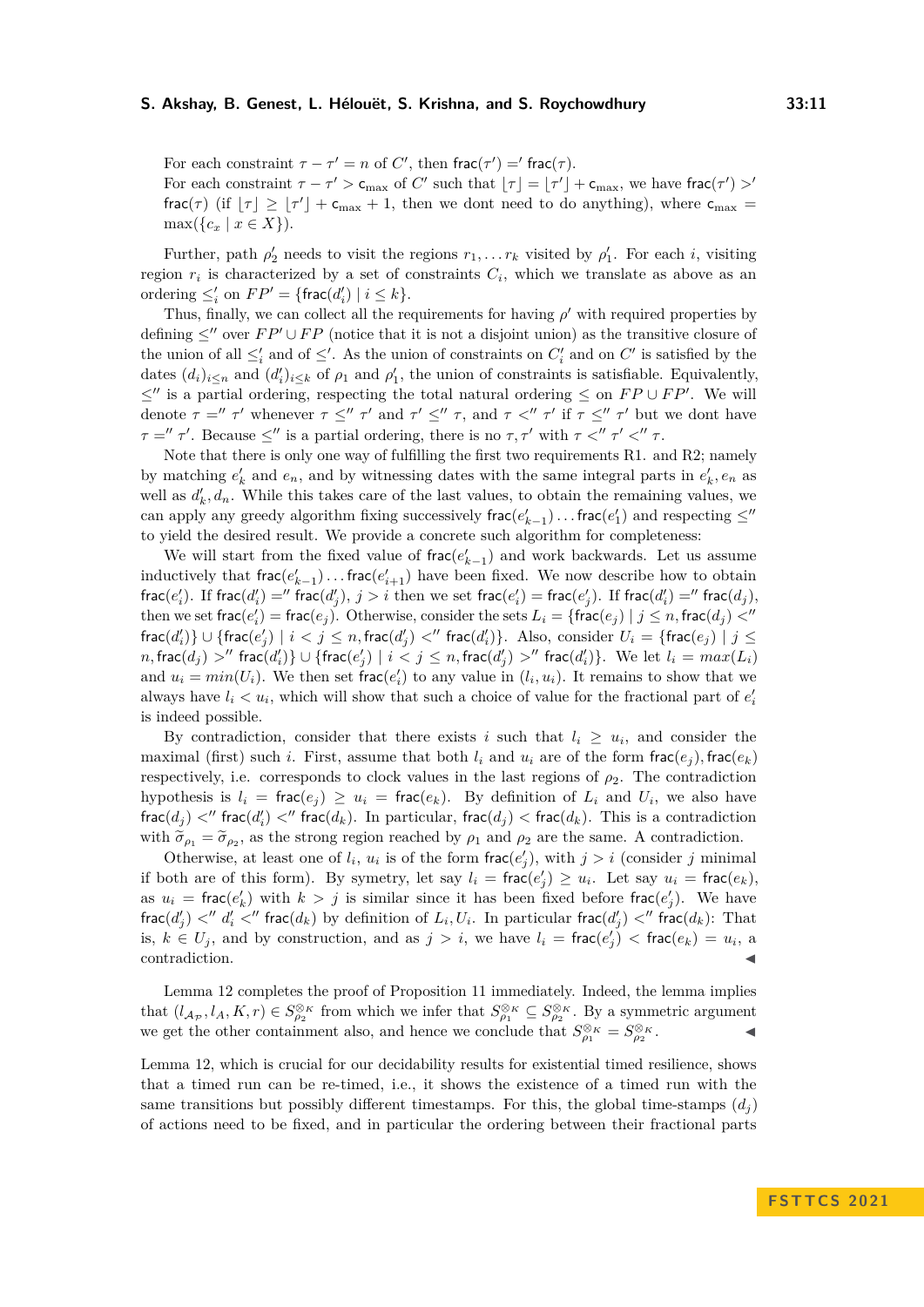#### **33:12 Resilience of Timed Systems**

<span id="page-11-0"></span>

**Figure 3** Example timed automaton (left) and its strong timed automaton (right).

 $\text{frac}(d_i)$ . The normal region automaton only ensures ordering between the differences of  $(d_i)$ 's, but not  $(d_i)$  themselves. Let us illustrate this with an concrete example of a TA c.f., Figure [3](#page-11-0) (left), having 3 locations  $s_1, s_2, s_3$ , 2 clocks  $y, z$  and transitions  $t_1 = (y \leq$  $1, z := 0$ ,  $t_2 = (y := 0)$ ,  $t_3 = (z := 0)$ ,  $t_4 = (1 \lt y \lt 2, z \lt 1)$  such that  $t_1$  goes from location *s*<sup>1</sup> to *s*2, *t*2, *t*<sup>3</sup> are loops at *s*<sup>2</sup> and *t*<sup>4</sup> goes from *s*<sup>2</sup> to *s*3. We can see the run in the  $\text{standard region automaton } \sigma = (s_1, \{0\}, \{0\}) \xrightarrow{t_1} (s_2, \{0, 1\}, \{0\}) \xrightarrow{t_2} (s_2, \{0\}, (0, 1)) \xrightarrow{t_3}$  $(s_2, [(0,1),\{0\}]) \xrightarrow{t_4} (s_3, [(1,2), (0,1), \text{frac}(y) < \text{frac}(z)]$ . The following two timed runs  $\rho_1 = (t_1, d_1 = 0.8)(t_2, d_2 = 1.2)(t_3, d_3 = 1.9)(t_4, d_4 = 2.4)$  and  $\rho_2 = (t_1, d_1' = 0.9)(t_2, d_2' = 1.2)(t_3, d_3' = 1.2)(t_4, d_4' = 2.4)$  $(1.89)(t_3, d'_3 = 2.69)(t_4, d'_4 = 3.39)$  correspond to abstract run  $\sigma$ . Note that  $\text{frac}(d_2) < \text{frac}(d_3)$ but  $\text{frac}(d'_2) > \text{frac}(d'_3)$ .

We build the strong region automaton by adding a virtual clock  $x_i$  reset at all integer points (reset *x* when  $x_i = 1$ ) c.f., Figure [3](#page-11-0) (right). As explained above, concrete runs  $\rho_1$  and  $\rho_2$ have the same abstract run  $\sigma$  in the standard region automaton. Now, if we consider abstract runs in the strong region automaton (i.e. with the addition of a clock  $x_i$  reset at integral time points), the concrete run  $\rho_1$  will correspond to abstract run  $\sigma_1 = (s_1, \{0\}, \{0\}, \{0\}) \xrightarrow{t_1}$  $(s_2, [(0,1), (0,1), \{0\}, \text{frac}(x)) = \text{frac}(y)) \xrightarrow{t_2} (s_2, [(0,1), \{0\}, (0,1), \text{frac}(x)) \xrightarrow{t_3} (s_2, [(0,1), \{0\}, (0,1), \text{frac}(x)))$  $(s_2, [(0,1), (0,1), \{0\}, \text{frac}(y) < \text{frac}(x_1))] \xrightarrow{t_4} (s_3, [(0,1), (1,2), (0,1), \text{frac}(y) < \text{frac}(x_1)$ frac(*z*)]), and the concrete run  $\rho_2$  will correspond to abstract run  $\sigma_2 = (s_1, \{\{0\}, \{0\}, \{0\}\}) \xrightarrow{t_1}$  $(s_2, [(0,1), (0,1), \{0\}, \text{frac}(x_i) = \text{frac}(y)]) \xrightarrow{t_2} (s_2, [(0,1), \{0\}, (0,1), \text{frac}(x_i) < \text{frac}(z)]) \xrightarrow{t_3}$  $(s_2, [(0,1), (0,1), \{0\}, \text{frac}(x)) < \text{frac}(y)) \overset{t_4}{\longrightarrow} (s_3, [(0,1), (1,2), (0,1), \text{frac}(x)) < \text{frac}(y)$ frac(*z*)]). The abstract run  $\sigma_1$  ends with a relation frac(*y*)  $\lt$  frac(*x<sub>i</sub>*)  $\lt$  frac(*z*) on fractional parts of clocks  $x_i, y, z$ , the abstract runs  $\sigma_2$  end with the relation  $\textsf{frac}(x_i) < \textsf{frac}(y) < \textsf{frac}(z)$ . Thus,  $\rho_1$  and  $\rho_2$ , do not have the same abstract "strong" run.

**Algorithm to solve Existential Timed Resilience.** We can now consider existential timed resilience, and prove that it is decidable thanks to Propositions [10](#page-7-0) and [11.](#page-8-0) The main idea is to reduce the existential resilience question to a question on the sets of regions reachable after just faulty runs. Indeed, focusing on just faulty runs means that we do not have any actions to match, only the duration of the run till the fault, whereas if we had tried to reason on faulty runs in general, actions have to be synchronized *K* steps after the fault and then we cannot compute the set of  $S^{\otimes_K}_{\rho_f}$ . We can show that reasoning on  $S^{\otimes_K}_{\rho_f}$  for just faulty runs is sufficient. Let  $\rho_f$  be a just faulty timed run of  $\mathcal{A}_{\mathcal{P}}$ . We say that  $s \in S^{\otimes_K}_{\rho_f}$  is *safe* if there exists a (finite or infinite) maximal accepting run of  $\mathcal{A}_{\mathcal{P}} \otimes_K \mathcal{A}$  from *s*, and that  $S^{\otimes_K}_{\rho_f}$  is safe if there exists  $s \in S_{\rho_f}^{\otimes_K}$  which is safe.

<span id="page-11-1"></span>▶ **Lemma 13.** *There exists a maximal accepting extension of a just faulty run ρ<sup>f</sup> that is BTN* in *K*-steps iff  $S^{\otimes_K}_{\rho_f}$  is safe. Further, deciding if  $S^{\otimes_K}_{\rho_f}$  is safe can be done in PSPACE.

**Proof.** Let  $\rho_f$  a just faulty run. By Proposition [10,](#page-7-0) there exists an extention  $\rho$  of  $\rho_f$  that is BTN in *K* steps if and only if there exists an accepting run  $\rho^{\otimes K}$  of  $\mathcal{A}_{\mathcal{P}} \otimes_K \mathcal{A}$  such that  $\rho_f$ is a prefix of the projection of  $\rho^{\otimes_K}$  on its first component, if and only if there exists a just faulty run  $\rho_f^{\otimes K}$  of  $\mathcal{A}_{\mathcal{P}} \otimes_K \mathcal{A}$  such that its projection on the first component is  $\rho_f$ , and such that an accepting state of  $\mathcal{A}_{\mathcal{P}} \otimes_K \mathcal{A}$  can be reached after  $\rho_f^{\otimes_K}$ , if and only if  $S_{\rho_f}^{\otimes_K}$  is safe.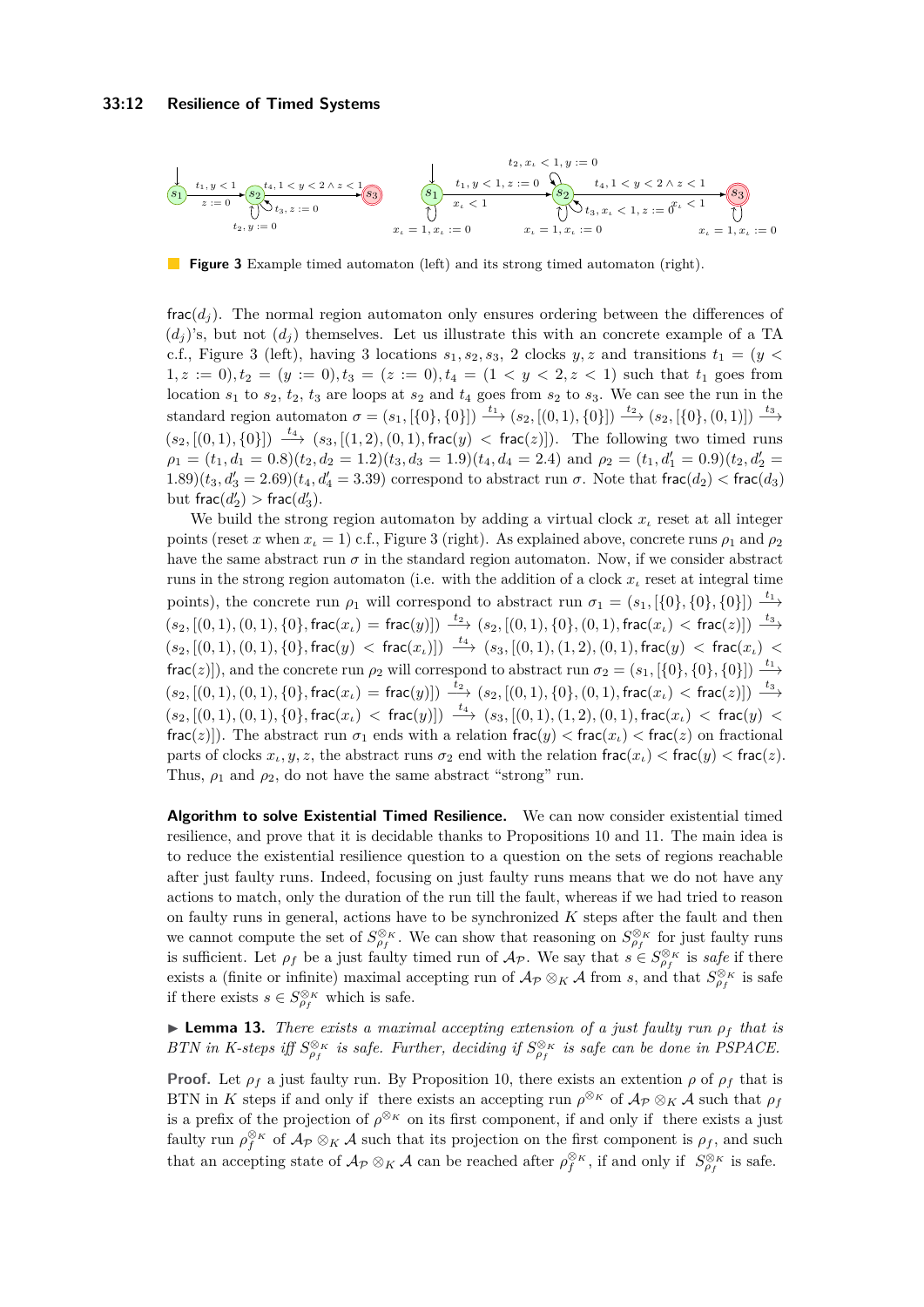Safety of  $S_{\rho_f}^{\otimes_K}$  can be verified using a construction similar to the one in Theorem [16:](#page-13-1) it is hence a reachability question in a region automaton, solvable with a PSPACE complexity. ◀

This lemma means that it suffices to consider the set of  $S^{\otimes_K}_{\rho_f}$  over all  $\rho_f$  just faulty, which we can compute using region automaton thanks to Prop. [11,](#page-8-0) which gives:

#### <span id="page-12-0"></span>▶ **Theorem 14.** *K-*∃*-resilience of timed automata is in EXPSPACE.*

**Proof.** Lemma [13](#page-11-1) implies that A is not *K*-timed existential resilient if and only if there exists a just faulty run  $\rho_f$  such that  $S^{\otimes_K}_{\rho_f}$  is not safe. This latter condition can be checked. Let us denote by  $\mathcal{R}_{\text{strong}}(\mathcal{A}_{\mathcal{P}}) = (S_{\mathcal{R}(\mathcal{A}_{\mathcal{P}})}, I_{\mathcal{R}(\mathcal{A}_{\mathcal{P}})}, \Sigma, T_{\mathcal{R}(\mathcal{A}_{\mathcal{P}})}, F_{\mathcal{R}(\mathcal{A}_{\mathcal{P}})})$  the strong region automaton  $\text{associated with } \mathcal{A}_{\mathcal{P}}.$  We also denote  $\mathcal{R}_{\otimes_K} = (S_{\mathcal{R}_{\otimes_K}}, I_{\mathcal{R}_{\otimes_K}}, \Sigma, T_{\mathcal{R}_{\otimes_K}}, F_{\mathcal{R}_{\otimes_K}})$  the strong region automaton  $\mathcal{R}_{\text{strong}}(\mathcal{A}_{\mathcal{P}} \otimes_K \mathcal{A})$ . Let  $\rho_f$  be a just faulty run, and let  $\sigma = \tilde{\sigma}_{\rho_f}$  denote the run of  $\mathcal{R}_{\text{strong}}(\mathcal{A}_{\mathcal{P}})$  associated with  $\rho_f$ . Thanks to Proposition [11,](#page-8-0) we have  $S^{\otimes_K}_{\rho_f} = S^{\otimes_K}_{\sigma}$ , as  $S^{\otimes_K}_{\rho_f}$ does not depend on the exact dates in  $\rho_f$ , but only on their regions, i.e., on  $\sigma$ . So it suffices to find a reachable witness  $S_{\sigma}^{\otimes_K}$  of  $\mathcal{R}_{\otimes_K}$  which is not safe, to conclude that  $\mathcal A$  is not existentially resilient. For that, we build an (untimed) automaton B. Intuitively, this automaton follows *σ* up to a fault of the region automaton  $\mathcal{R}_{\text{strong}}(\mathcal{A}_{\mathcal{P}})$ , and maintains the set  $S_{\sigma}^{\otimes_K}$  of regions of  $\mathcal{R}_{\otimes_K}$ . This automaton stops in an accepting state immediately after occurrence of a fault. Formally, the product subset automaton  $\mathfrak{B}$  is a tuple  $(S_{\mathfrak{B}}, I, \Sigma, T, F)$  with set of states  $S_{\mathfrak{B}} = S_{\mathcal{R}_{\text{strong}}(\mathcal{A}_{\mathcal{P}})} \times 2^{S_{\mathcal{R}_{\otimes_K}}} \times \{0,1\}$ , set of initial states  $I = I_{\mathcal{R}_{\text{strong}}(\mathcal{A}_{\mathcal{P}})} \times \{I_{\mathcal{R}_{\otimes_K}}\} \times \{0\}$ , and set of final states  $F = S_{\mathcal{R}_{\text{strong}}(\mathcal{A}_{\mathcal{P}})} \times 2^{S_{\mathcal{R}_{\otimes_K}}} \times \{1\}$ . The set of transitions  $T \subseteq S_{\mathfrak{B}} \times \Sigma \times S_{\mathfrak{B}}$ is defined as follows,

- $((l, r, S, 0), a, (l', r', S', \mathfrak{b})) \in T$  if and only if  $t_R = ((l, r), a, (l', r')) \in T_{\mathcal{R}_{\text{strong}}(\mathcal{A}_{\mathcal{P}})}$  and  $\flat = 1$  if and only if  $t_R$  is faulty and  $\flat = 0$  otherwise.
- *S*<sup> $\prime$ </sup> is the set of states *s*<sup> $\prime$ </sup> of  $\mathcal{R}_{\text{strong}}(\mathcal{A}_{\mathcal{P}} \otimes_K \mathcal{A})$  whose first component is  $(l', r')$  and such that there exists  $s \in S$ ,  $(s, a, s') \in T_{\mathcal{R}(\otimes_K)}$ .

Intuitively, 0 in the states means no fault has occurred yet, and 1 means that a fault has just occurred, and thus no transition exists from this state. We have that for every prefix *σ* of a just faulty abstract run of  $\mathcal{R}_{\text{strong}}(\mathcal{A}_{\mathcal{P}})$ , ending on a state  $(l, r)$  of  $\mathcal{R}_{\text{strong}}(\mathcal{A}_{\mathcal{P}})$  then, there exists a unique accepting path  $\sigma^{\otimes}$  in  $\mathfrak{B}$  such that  $\sigma$  is the projection of  $\sigma^{\otimes}$  on its first component. Let  $(l, r, S, 1)$  be the state reached by  $\sigma^{\otimes}$ . Then  $S^{\otimes \kappa}_{\sigma} = S$ . Thus, non-existential resilience can be decided by checking reachability of a state  $(l, r, S, 1)$  such that *S* is not safe in automaton B. Recall (from Lemma [13\)](#page-11-1) that checking safety of *S* is in PSPACE. As B is of doubly exponential size, reachability can be checked in EXPSPACE. As EXPSPACE is closed under complement, checking existential resilience is in EXPSPACE.

While we do not have a matching lower bound, we complete this subsection with following (easy) hardness result (we leave the details in Appendix [B](#page-18-0) due to lack of space).

<span id="page-12-1"></span>▶ **Theorem 15.** *The K-*∃*-resilience problem for timed automata is PSPACE-Hard.*

**Proof.** We proceed by reduction from the language emptiness problem, which is known to be PSPACE-Complete for timed automata. We can reuse the gadget  $\mathcal{G}_{und}$  of Figure [4.](#page-13-3) We take any automaton  $A$  and collapse its initial state to state  $s<sub>1</sub>$  in the gadget. We recall that *s*<sup>1</sup> is accessible at date 15 only after a fault. We add a self loop with transition,  $t_e = (s_2, \sigma, true, \emptyset, s_2)$  for every  $\sigma \in \Sigma$ . This means that after reaching  $s_2$ , which is accessible only at date 15 if no fault has occurred, the automaton accepts any letter with any timing. Then, if A has no accepting word, there is no timed word after a fault which is a suffix of a word in  $\mathcal{L}(\mathcal{A})$ , and conversely, if  $\mathcal{L}(\mathcal{A}) \neq \emptyset$ , then any word recognized from  $s_1$  is also recognized from  $q_e$ . So the language emptiness problem reduces to 2- $\exists$ -*resilience*.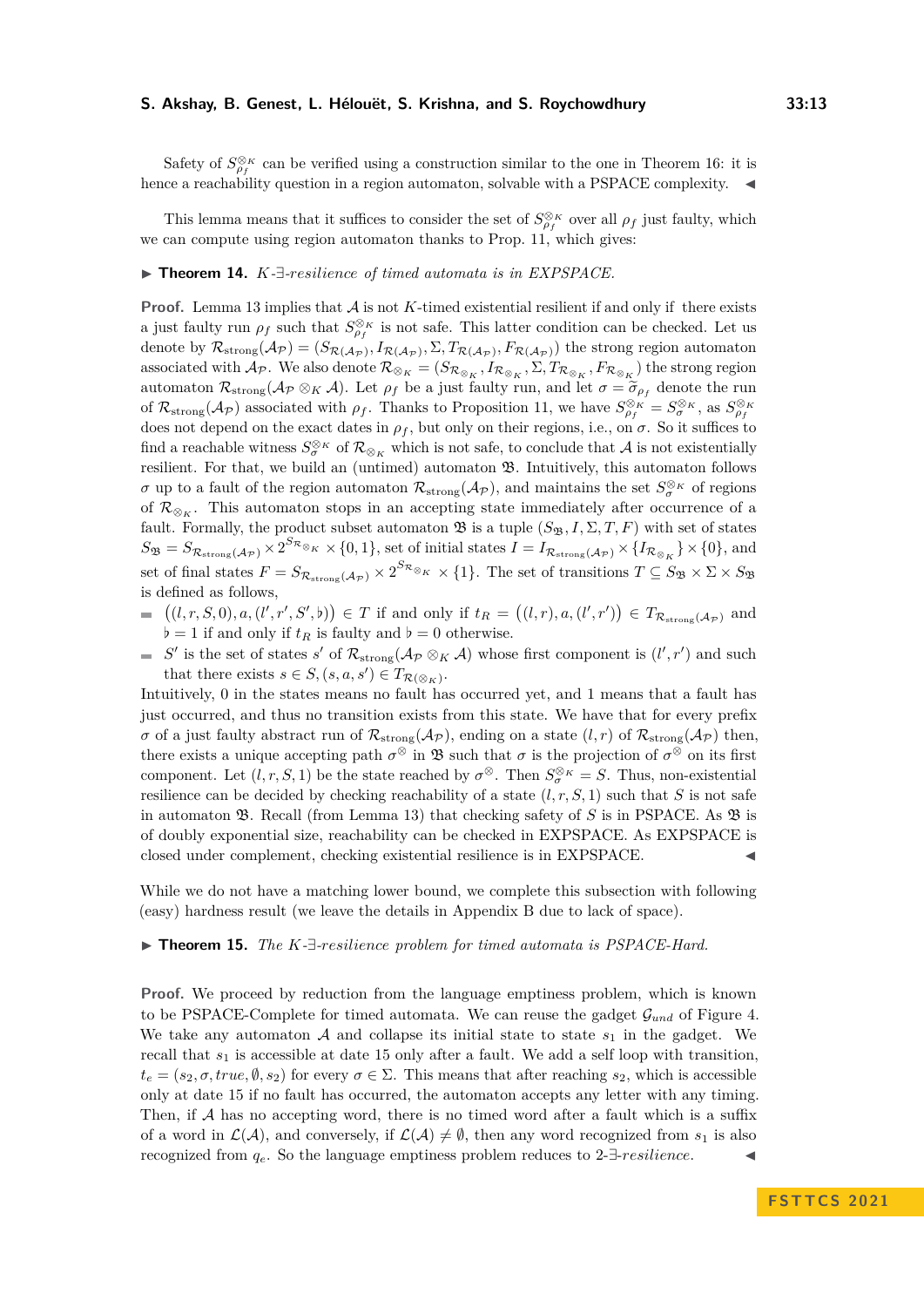#### **33:14 Resilience of Timed Systems**

<span id="page-13-3"></span>

**Figure 4** The gadget automaton BΣ∗⊆A (left) and the gadget G*und* (right).

**Existential Untimed Resilience.** We next address untimed existential resilience, which we show can be solved by enumerating states  $(l, r)$  of  $\mathcal{R}(A)$  reachable after a fault, and for each of them proving existence of a BTN run starting from (*l, r*). This enumeration and the following check uses polynomial space, yielding PSPACE-Completeness of *K*-∃-*resilience*.

<span id="page-13-1"></span>▶ **Theorem 16.** *Untimed K-*∃*-resilience is PSPACE-Complete.*

**Proof (sketch).** *Membership:*  $\mathcal A$  is untimed  $K$ - $\exists$ -*resilient* if and only if for all states  $q = (l, r)$ reached by a just faulty run of  $\mathcal{R}(\mathcal{A}_{\mathcal{P}})$ , there exists a maximal accepting path  $\sigma$  from *q* such that its suffix  $\sigma_s$  after *K* steps is also the suffix of a path of  $\mathcal{R}(\mathcal{A})$ . This property can be verified in PSPACE. A detailed proof is provided in Appendix [B.](#page-18-0)

*Hardness:* We can now show that untimed *K*-∃-*resilience* is PSPACE-Hard. Consider a timed automaton  $\mathcal A$  with alphabet  $\Sigma$  and the construction of an automata that uses a gadget shown in Figure [4](#page-13-3) (left). Let us call this automaton  $\mathcal{B}_{\Sigma^* \subset \mathcal{A}}$ . This automaton reads a word  $(a, 1)(b, 1)(c, 11)$  and then accepts all timed words 2 steps after a fault, via  $\Sigma$  loop on a particular accepting state  $q_e$ . If  $\mathcal{B}_{\Sigma^*\subset\mathcal{A}}$  takes the faulty transition (marked in dotted red) then it resets all clocks of A and behaves as A. The accepting states are  $q_e \cup F$ . Then, A has an accepting word if and only if  $\mathcal{B}_{\Sigma^*\subset\mathcal{A}}$  is untimed 2-∃-*resilient*. Since the emptiness problem for timed automata is PSPACE-Complete, the result follows.

<span id="page-13-2"></span>▶ Remark 17. The hardness reduction in the proof of Theorem [16](#page-13-1) holds even for deterministic timed automata. It is known [\[2\]](#page-16-0) that PSPACE-Hardness of emptiness still holds for deterministic TAs. Hence, considering deterministic timed automata will not improve the complexity of *K*-∃-*resilience*. Considering IRTAs does not change complexity either, as the gadget used in Theorem [16](#page-13-1) can be adapted to become an IRTA (as shown in Appendix [C\)](#page-19-0).

## **5 Universal Resilience**

In this section, we consider the problem of universal resilience and show that it is very close to the language inclusion question in timed automata, albeit with a few subtle differences. One needs to consider timed automata with  $\varepsilon$ -transitions [\[11\]](#page-16-15), which are strictly more expressive than timed automata. First, we show a reduction from the language inclusion problem.

<span id="page-13-0"></span>▶ **Proposition 18.** *Language inclusion for timed automata can be reduced in polynomial time to K-*∀*-resilience. Thus, K-*∀*-resilience is undecidable in general for timed automata.*

**Proof.** Let  $\mathcal{A}_1 = (L_1, \{l_{0_1}\}, X_1, \Sigma_1, T_1, F_1)$  and  $\mathcal{A}_2 = (L_2, \{l_{0_2}\}, X_2, \Sigma_2, T_2, F_2)$  be two timed automata with only one initial state (w.l.o.g). We build a timed automaton  $\beta$  such that  $\mathcal{L}(\mathcal{A}_1) \subseteq \mathcal{L}(\mathcal{A}_2)$  if and only if  $\mathcal{B}$  is 2- $\forall$ -resilient.

We first define a gadget  $\mathcal{G}_{und}$  that allows to reach a state  $s_1$  at an arbitrary date  $d_1 = 15$ when a fault happens, and a state  $s_2$  at date  $d_2 = d_1 = 15$  when no fault occur. This gadget is shown in Fig [4\(](#page-13-3)right).  $\mathcal{G}_{und}$  has 6 locations  $s_0, s_i, s_{i,1}, s_1, s_2 \notin L_1 \cup L_2$ , three new clocks *x, y, z* ∉ *X*<sub>1</sub> ∪ *X*<sub>2</sub>, three new actions *a, b, c* ∉  $\Sigma$ <sub>1</sub> ∪  $\Sigma$ <sub>2</sub>, and 5 transitions *t*<sub>0</sub>*, t*<sub>1</sub>*, t*<sub>2</sub>*, t*<sub>3</sub>*, t*<sub>4</sub> ∉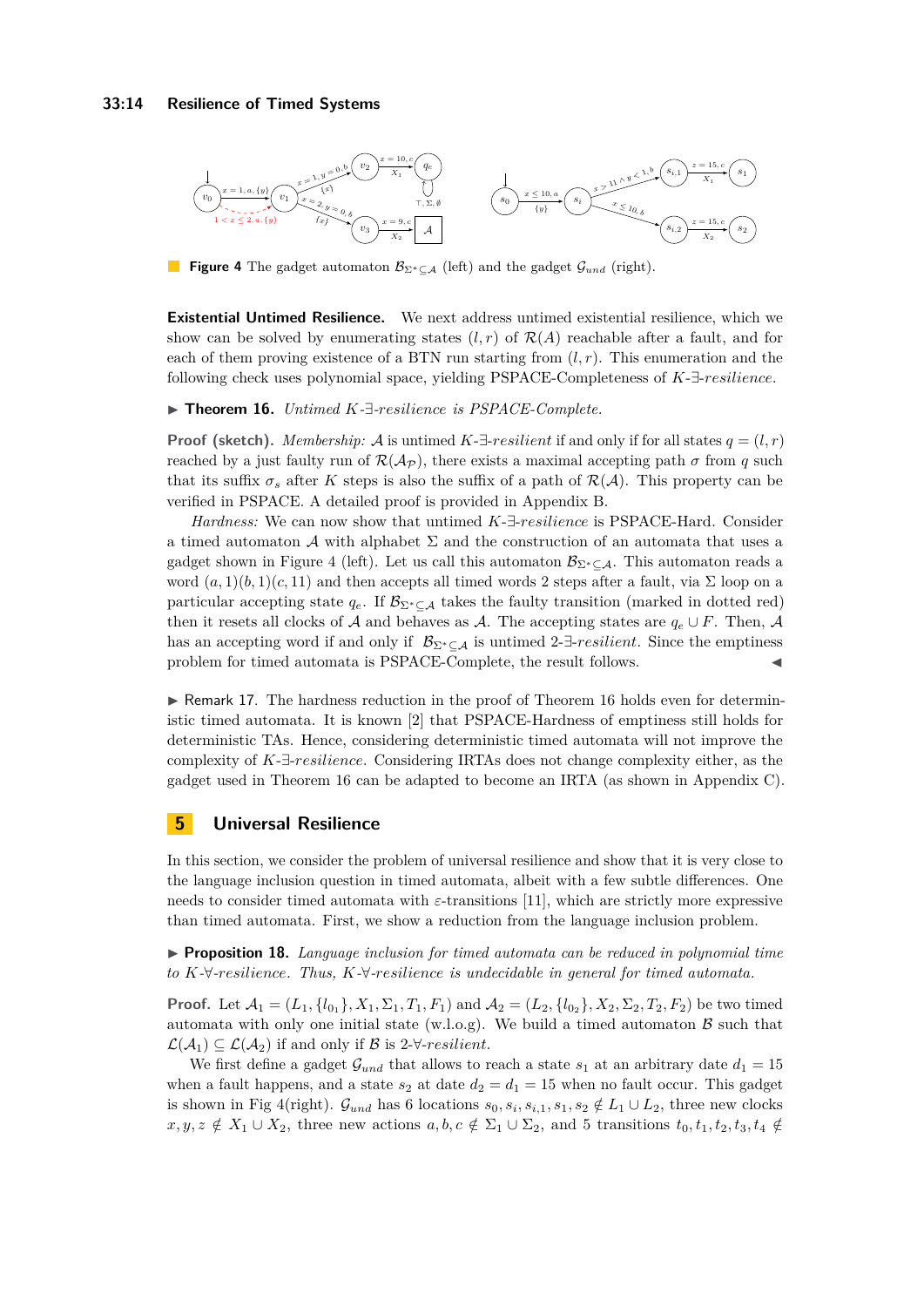*T*<sub>1</sub> ∪ *T*<sub>2</sub> defined as:  $t_0 = (s_0, a, g_0, \{y\}, s_i)$  with  $g_0 ::= x ≤ 10, t_1 = (s_i, b, g_1, \emptyset, s_{i,1})$  with  $g_1 ::= x > 11 \land y < 1, t_2 = (s_i, b, g_2, \emptyset, s_{i,2})$  with  $g_2 ::= x \le 10, t_3 = (s_{i,1}, c, g_3, X_1, s_1)$ with  $g_3 ::= z = 15$ , and  $t_4 = (s_{i,2}, c, g_4, X_2, s_2)$  with  $g_4 ::= z = 15$ . Clearly, in this gadget, transition  $t_1$  can never fire, as a configuration with  $x > 11$  and  $y < 1$  is not accessible.

We build a timed automaton B that contains all transitions of  $A_1$  and  $A_2$ , but preceded by  $\mathcal{G}_{und}$  by collapsing the initial location of  $\mathcal{A}_1$  i.e.,  $l_{0_1}$  with  $s_1$  and the initial location of  $\mathcal{A}_2$ i.e.,  $l_{0_2}$  with  $s_2$ . We also use a fault model  $P: a \rightarrow [0,2]$ , that can delay transitions  $t_0$  with action *a* by up to 2 time units. The language  $\mathcal{L}(\mathcal{B})$  is the set of words:

 $\mathcal{L}(\mathcal{B}) = \{ (a, d_1)(b, d_2)(c, 15)(\sigma_1, d_3) \dots (\sigma_n, d_{n+2}) \mid (d_1 \leq 10) \wedge (d_2 \leq 10) \wedge (d_2 - d_1 < 1) \}$  $\wedge \exists w = (\sigma_1, d'_3) \dots (\sigma_n, d'_{n+2}) \in \mathcal{L}(\mathcal{A}_2), \forall i \in 3..n+2, d'_i = d_i - 15\}$ 

The enlargement of B is denoted by  $\mathcal{B}_{\mathcal{P}}$ . The words in  $\mathcal{L}(\mathcal{B}_{\mathcal{P}})$  is the set of words in  $\mathcal{L}(\mathcal{B})$ (when there is no fault) plus the set of words in:

 $\mathcal{L}^F(\mathcal{B}_{\mathcal{P}}) = \{(a,d_1)(b,d_2)(c,15)(\sigma_1,d_3)\dots(\sigma_n,d_{n+2}) \mid (10 < d_1 \leq 12) \wedge d_2 > 11$ 

 $\wedge$   $(d_2 - d_1 < 1) \wedge \exists w = (\sigma_1, d'_3) \dots (\sigma_n, d'_{n+2}) \in \mathcal{L}(\mathcal{A}_1), \forall i \in \mathcal{S} \dots n+2, d'_i = d_i - 15\}$ 

Now,  $\mathcal{B}$  is *K*- $\forall$ -resilient for  $K = 2$  if and only if every word in  $\mathcal{L}^F(\mathcal{B}_{\mathcal{P}})$  is BTN after 2 steps  $(K = 2)$ , i.e., for every word  $w = (a, d_1)(b, d_2)(c, 15)(\sigma_1, d_3) \dots (\sigma_n, d_{n+2})$  in  $\mathcal{L}^F(\mathcal{B}_{\mathcal{P}})$ , if there exists a word  $w = (a, d'_1)(b, d'_2)(c, 15)(\sigma_1, d_3) \dots (\sigma_n, d_{n+2})$  in  $\mathcal{L}(\mathcal{B})$ . This means that every word of  $\mathcal{A}_1$  is a word of  $\mathcal{A}_2$ . So  $\mathcal{L}(\mathcal{A}_1) \subseteq \mathcal{L}(\mathcal{A}_2)$  if and only if  $\mathcal{B}$  is 2- $\forall$ -resilient.

As language inclusion for timed automata is undecidable [\[2\]](#page-16-0), an immediate consequence is that  $K$ - $\forall$ - $resilience$  of timed automata is undecidable.

Next we show that the reduction is also possible in the reverse direction.

<span id="page-14-0"></span>▶ **Proposition 19.** *K-*∀*-resilience can be reduced in polynomial time to language inclusion for timed automata with ε-transitions.*

**Proof.** Given a timed automaton  $\mathcal{A} = (L, I, X, \Sigma, T, F)$ , we can build a timed automaton  $\mathcal{A}^S$  that recognizes all suffixes of timed words recognized by  $\mathcal A$  (see Appendix [B,](#page-18-0) Figure [7](#page-19-1)) for an example). Formally,  $A<sup>S</sup>$  contains the original locations and transitions of  $A$ , a copy of all location, a copy of all transitions where letters are replaced by  $\varepsilon$ , and a transition from copies to original locations labeled by their original letters.

We have  $\mathcal{A}^S = (L^S, I^S, X, \Sigma \cup \{\varepsilon\}, T^S, F)$ , where  $L^S = L \cup \{l' \mid l \in L\}, I^S = \{l' \in L_S, l \in L\}$  $I\}$   $T^S = T \cup \{(l'_1, g, \varepsilon, R, l'_2) \mid \exists (l_1, g, \sigma, R, l_2) \in T\} \cup \{(l'_1, g, \sigma, R, l_2) \mid \exists (l_1, g, \sigma, R, l_2) \in T\}.$ Obviously, for every timed word  $(a_1, d_1)(a_2, d_2) \ldots (a_n, d_n)$  recognized by A, and every index  $k \in 1..n$ , the words  $(\varepsilon, d_1)(\varepsilon, d_k)(a_{k+1}, d_{k+1})... (a_n, d_n) = (a_{k+1}, d_{k+1})... (a_n, d_n)$  is recognized by  $A^S$ .

Given a timed automaton A and a fault model  $P$ , we build an automaton  $\mathcal{B}^P$  which remembers if a fault has occurred, and how many transitions have been taken since a fault (see Definition [9](#page-7-1) in Appendix [B\)](#page-18-0). Then, we can build an automaton  $\mathcal{B}^{\mathcal{P},\varepsilon}$  by re-labeling every transition occurring before a fault and until *K* steps after the fault by  $\varepsilon$ , keeping the same locations, guards and resets, and leave transitions occurring more than *K* steps after a fault unchanged. The relabeled transitions are transitions starting from a location  $(l, n)$  with  $n \neq 0$ . Accepting locations of  $\mathcal{B}^{\mathcal{P},\varepsilon}$  are of the form  $(l,0)$  where *l* is an accepting locations of A occurring after a fault in  $\mathcal{B}^{\mathcal{P}}$ . Then, every faulty run accepted by  $\mathcal{B}^{\mathcal{P},\varepsilon}$  is associated with a word of the form  $\rho = (t_1, d_1) \dots (t_f, d_f) (t_{f+1}, d_{f+1}) \dots (t_{f+K}, d_{f+K}) \dots (t_n, d_n)$  where  $t_1, \ldots, t_{f+K}$  are  $\varepsilon$  transitions. A run  $\rho$  is BTN if and only if  $(a_{f+K+1}, d_{f+K+1}) \ldots (a_n, d_n)$  is a suffix of a timed word of  $A$ , i.e., is recognized by  $A<sup>S</sup>$ .

Now one can check that every word in  $\mathcal{B}^{\mathcal{P},\varepsilon}$  (reading only  $\varepsilon$  before that fault) is recognized by the suffix automaton  $\mathcal{A}^S$ , i.e. solve a language inclusion problem for timed automata with  $\varepsilon$  transitions.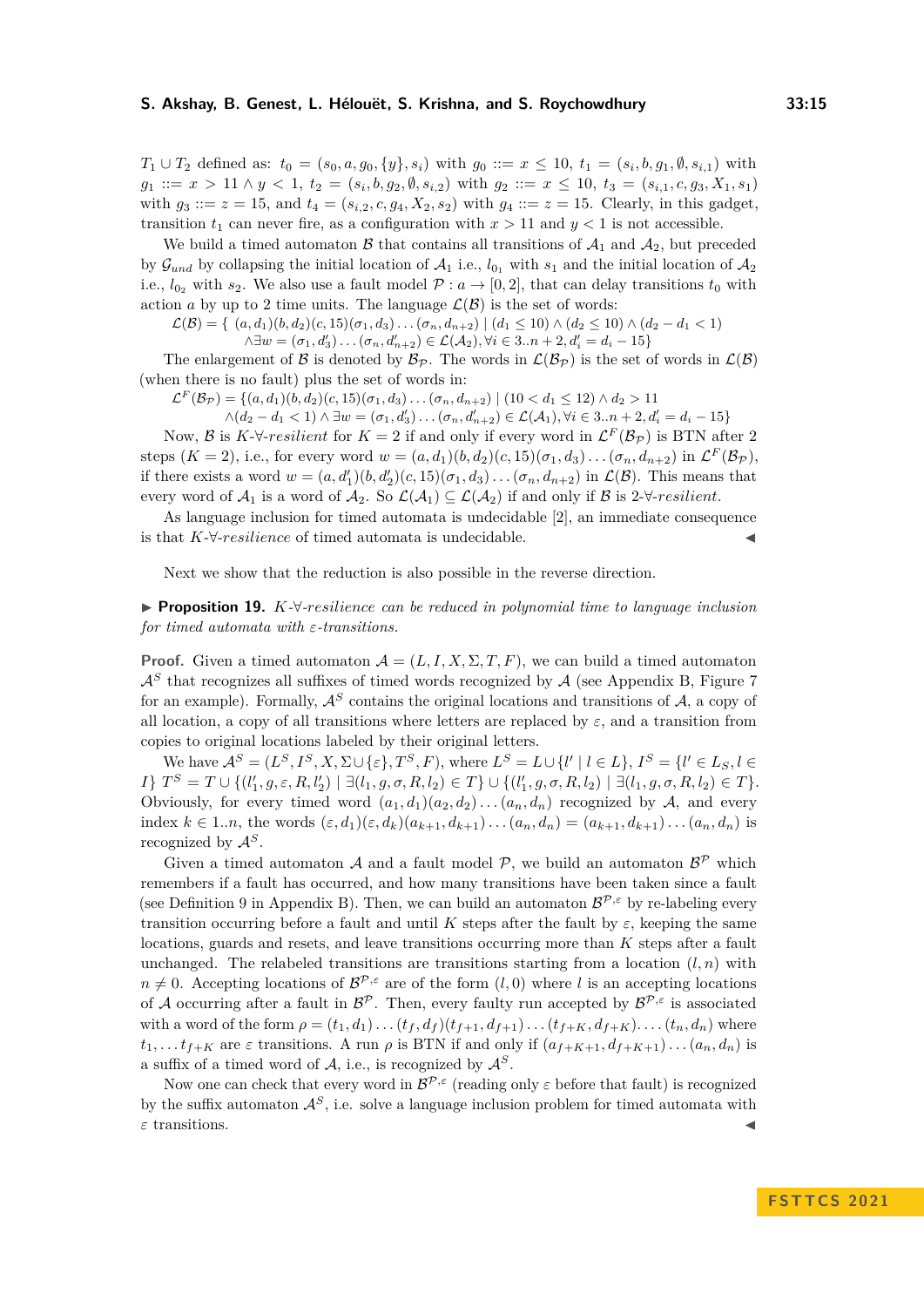#### **33:16 Resilience of Timed Systems**

We note that *ε*-transitions are critical for the reduction of Proposition [19.](#page-14-0) To get decidability of *K*-∀-*resilience*, it is thus necessary (but not sufficient) to be in a class with decidable timed language inclusion, such as Event-Recording timed automata [\[3\]](#page-16-16), Integer Reset timed automata (IRTA) [\[18\]](#page-16-9), or Strongly Non-Zeno timed automata [\[4\]](#page-16-17). However, to obtain decidability of *K*-∀-*resilience* using Proposition [19,](#page-14-0) one needs also to ensure that inclusion is still decidable for automata in the presence of *ε* transitions. When a subclass *C* of timed automata is closed by enlargement (due to the fault model), and if timed language inclusion is decidable, even with  $\varepsilon$  transitions, then Proposition [19](#page-14-0) implies that *K*-∀-*resilience* is decidable for *C*. We show that this holds for the case of IRTA and leave other subclasses for future work. For IRTA [\[18\]](#page-16-9), we know that  $\mathcal{L}(\mathcal{A}) \subseteq \mathcal{L}(\mathcal{B})$  is decidable in EXPSPACE when B is an IRTA [\[18\]](#page-16-9) (even with  $\varepsilon$  transitions), from which we obtain an upper bound for *K*-∀-*resilience* of IRTA. The enlargement of guards due to the fault can add transitions that reset clocks at non-integral times, but it turns out that the suffix automaton  $A<sup>S</sup>$  of Proposition [19](#page-14-0) is still an IRTA. A matching lower bound is obtained by encoding inclusion for IRTA with *K*-∀-*resilience* using a trick to replace the gadget in Proposition [18](#page-13-0) by an equivalent IRTA. Thus, we have Theorem [20](#page-15-0) (proof in Appendix [C\)](#page-19-0).

<span id="page-15-0"></span>▶ **Theorem 20.** *K-*∀*-resilience is EXPSPACE-Complete for IRTA.*

Finally, we conclude this section by remarking that universal *untimed* resilience is decidable for timed automata in general, using the reductions of Propositions [18](#page-13-0) and [19:](#page-14-0)

#### <span id="page-15-1"></span>▶ **Theorem 21.** *Untimed K-*∀*-resilience is EXPSPACE-Complete.*

**Proof.** Recall that untimed language inclusion of timed automata is EXPSPACE-Complete [\[9\]](#page-16-18). The lower bound is readily obtained by using the reduction of Proposition [18.](#page-13-0)

For the upper bound, we will use the construction of automata  $\mathcal{A}^S$  and  $\mathcal{B}^{\mathcal{P},\varepsilon}$  built during the reduction of Proposition [19.](#page-14-0) We however need inclusion of TA with  $\varepsilon$  transitions, and thus we adapt the EXPSPACE algorithm in the presence of  $\varepsilon$  transitions:

We can consider  $\varepsilon$  transitions as transitions labeled by any letter, and build the region automata  $A_\sharp = \mathcal{R}(\mathcal{A}^S)$  and  $\mathcal{B}_\sharp = \mathcal{R}(\mathcal{B}^{\mathcal{P},\varepsilon})$ . The size of these untimed automata is exponential in the number of clocks, with  $\varepsilon$  transitions. We can perform an  $\varepsilon$  reduction on  $\mathcal{A}_{\sharp}$  to obtain an automaton  $\mathcal{A}_{U}^{S}$  with the same number of states as  $\mathcal{A}_{\sharp}$  that recognizes untimed suffixes of words of A. Similarly, we can perform an  $\varepsilon$  reduction on  $\mathcal{B}_{\sharp}$  to obtain an automaton  $\mathcal{B}_{U}^{\mathcal{P}}$  with the same number of states as  $\mathcal{B}_{\sharp}$  that recognizes suffixes of words played *K* steps after a fault. We then check  $\mathcal{L}(\mathcal{B}_U^{\mathcal{P}}) \subseteq \mathcal{L}(\mathcal{A}_U^S)$  with an usual PSPACE inclusion algorithm, which yields the EXPSPACE upper bound, as  $\mathcal{A}_{U}^{S}, \mathcal{B}_{U}^{P}$  have an exponential number of states w.r.t.  $|\mathcal{A}|$ .

## **6 Conclusion**

Resilience allows to check robustness of a timed system to unspecified delays. A universally resilient timed system recovers from any delay in some fixed number of steps. Existential resilience guarantees the existence of a controller that can bring back the system to a normal behavior within a fixed number of steps after an unexpected delay. Interestingly, we show that existential resilience enjoys better complexities/decidability than universal resilience. Universal resilience is decidable only for well behaved classes of timed automata such as IRTA, or in the untimed setting. A future work is to investigate resilience for other determinizable classes of timed automata, and a natural extension of resilience called *continuous resilience*, where a system recovers within some fixed duration rather than within some number of steps. Another natural question is to consider resilience questions when *K* is not fixed, i.e., check existence of a value for *K* such that A is *K*-∃-*resilient* (resp. *K*-∀-*resilient*).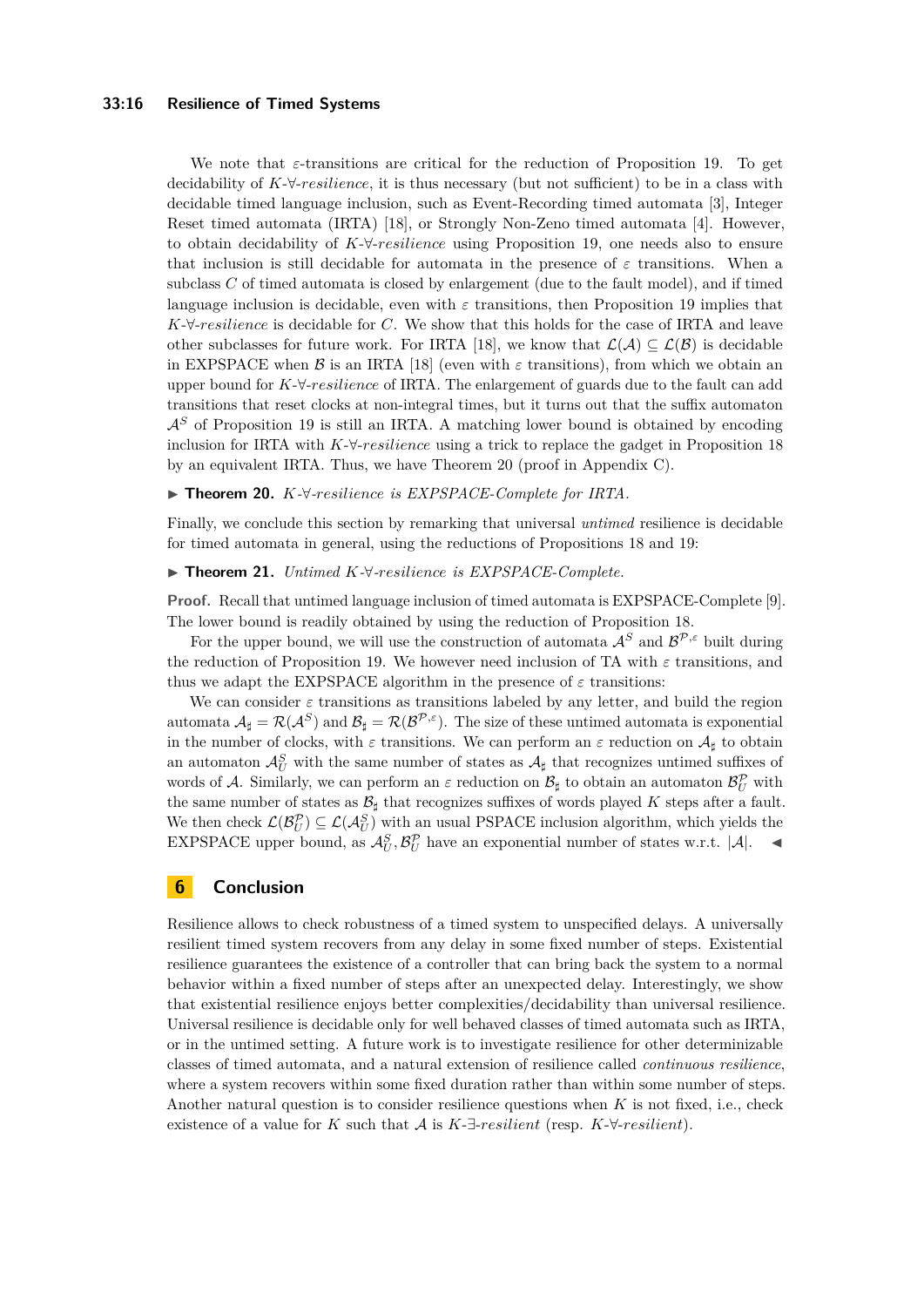|  | <b>References</b> |  |
|--|-------------------|--|
|--|-------------------|--|

- <span id="page-16-8"></span>**1** S. Akshay, B. Bollig, P. Gastin, M. Mukund, and K. Narayan Kumar. Distributed timed automata with independently evolving clocks. *Fundam. Informaticae*, 130(4):377–407, 2014.
- <span id="page-16-0"></span>**2** R. Alur and D.L. Dill. A theory of timed automata. *Theor. Comput. Sci.*, 126(2):183–235, 1994.
- <span id="page-16-16"></span>**3** R. Alur, L. Fix, and T.A. Henzinger. Event-clock automata: A determinizable class of timed automata. *Theor. Comput. Sci.*, 211(1-2):253–273, 1999.
- <span id="page-16-17"></span>**4** C. Baier, N. Bertrand, P. Bouyer, and T. Brihaye. When are timed automata determinizable? In *Proc. of ICALP'09*, volume 5556 of *LNCS*, pages 43–54, 2009.
- <span id="page-16-13"></span>**5** Roderick Bloem, Peter Gjøl Jensen, Bettina Könighofer, Kim Guldstrand Larsen, Florian Lorber, and Alexander Palmisano. It's time to play safe: Shield synthesis for timed systems. *CoRR*, abs/2006.16688, 2020. [arXiv:2006.16688](http://arxiv.org/abs/2006.16688).
- <span id="page-16-14"></span>**6** P. Bouyer, F. Chevalier, and D. D'Souza. Fault diagnosis using timed automata. In *Proc. of FOSSACS 2005*, pages 219–233, 2005.
- <span id="page-16-3"></span>**7** P. Bouyer, N. Markey, and O. Sankur. Robust model-checking of timed automata via pumping in channel machines. In *Proc. of FORMATS 2011*, volume 6919 of *LNCS*, pages 97–112, 2011.
- <span id="page-16-2"></span>**8** P. Bouyer, N. Markey, and O. Sankur. Robustness in timed automata. In *International Workshop on Reachability Problems*, volume 8169 of *LNCS*, pages 1–18, 2013.
- <span id="page-16-18"></span>**9** R. Brenguier, S. Göller, and O. Sankur. A comparison of succinctly represented finite-state systems. In *Proc. of CONCUR 2012*, volume 7454 of *LNCS*, pages 147–161. Springer, 2012.
- <span id="page-16-1"></span>**10** M. De Wulf, L. Doyen, N. Markey, and J-F Raskin. Robust safety of timed automata. *Formal Methods Syst. Des.*, 33(1-3):45–84, 2008.
- <span id="page-16-15"></span>**11** V. Diekert, P. Gastin, and A. Petit. Removing epsilon-transitions in timed automata. In *Proceedings of the 14th Annual Symposium on Theoretical Aspects of Computer Science*, STACS '97, pages 583–594, Berlin, Heidelberg, 1997. Springer-Verlag.
- <span id="page-16-6"></span>**12** Catalin Dima. Dynamical properties of timed automata revisited. In *Formal Modeling and Analysis of Timed Systems, 5th International Conference, FORMATS 2007, Salzburg, Austria, October 3-5, 2007, Proceedings*, volume 4763 of *Lecture Notes in Computer Science*, pages 130–146. Springer, 2007.
- <span id="page-16-10"></span>**13** D. D'Souza, M. Gopinathan, S. Ramesh, and P. Sampath. Conflict-tolerant real-time features. In *Fifth International Conference on the Quantitative Evaluaiton of Systems (QEST 2008)*, pages 274–283. IEEE Computer Society, 2008.
- <span id="page-16-11"></span>**14** Rüdiger Ehlers and Ufuk Topcu. Resilience to intermittent assumption violations in reactive synthesis. In Martin Fränzle and John Lygeros, editors, *17th International Conference on Hybrid Systems: Computation and Control (part of CPS Week), HSCC'14, Berlin, Germany, April 15-17, 2014*, pages 203–212. ACM, 2014.
- <span id="page-16-4"></span>**15** V. Gupta, T.A. Henzinger, and R. Jagadeesan. Robust timed automata. In *Proc. Of HART'97, Hybrid and Real-Time Systems*, volume 1201 of *LNCS*, pages 331–345, 1997.
- <span id="page-16-5"></span>**16** A. Puri. Dynamical properties of timed automata. *In DEDS*, 10(1-2):87–113, 2000.
- <span id="page-16-12"></span>**17** Matthieu Renard, Yliès Falcone, Antoine Rollet, Thierry Jéron, and Hervé Marchand. Optimal enforcement of (timed) properties with uncontrollable events. *Math. Struct. Comput. Sci.*, 29(1):169–214, 2019.
- <span id="page-16-9"></span>**18** P. V. Suman, P.K. Pandya, S.N. Krishna, and L. Manasa. Timed automata with integer resets: Language inclusion and expressiveness. In *Proc. of FORMATS'08*, volume 5215 of *LNCS*, pages 78–92, 2008.
- <span id="page-16-7"></span>**19** M. Swaminathan, M. Fränzle, and J-P. Katoen. The surprising robustness of (closed) timed automata against clock-drift. In *Fifth IFIP International Conference On Theoretical Computer Science - TCS 2008, IFIP 20th World Computer Congress, TC 1, Foundations of Computer Science, September 7-10, 2008, Milano, Italy*, volume 273 of *IFIP*, pages 537–553. Springer, 2008.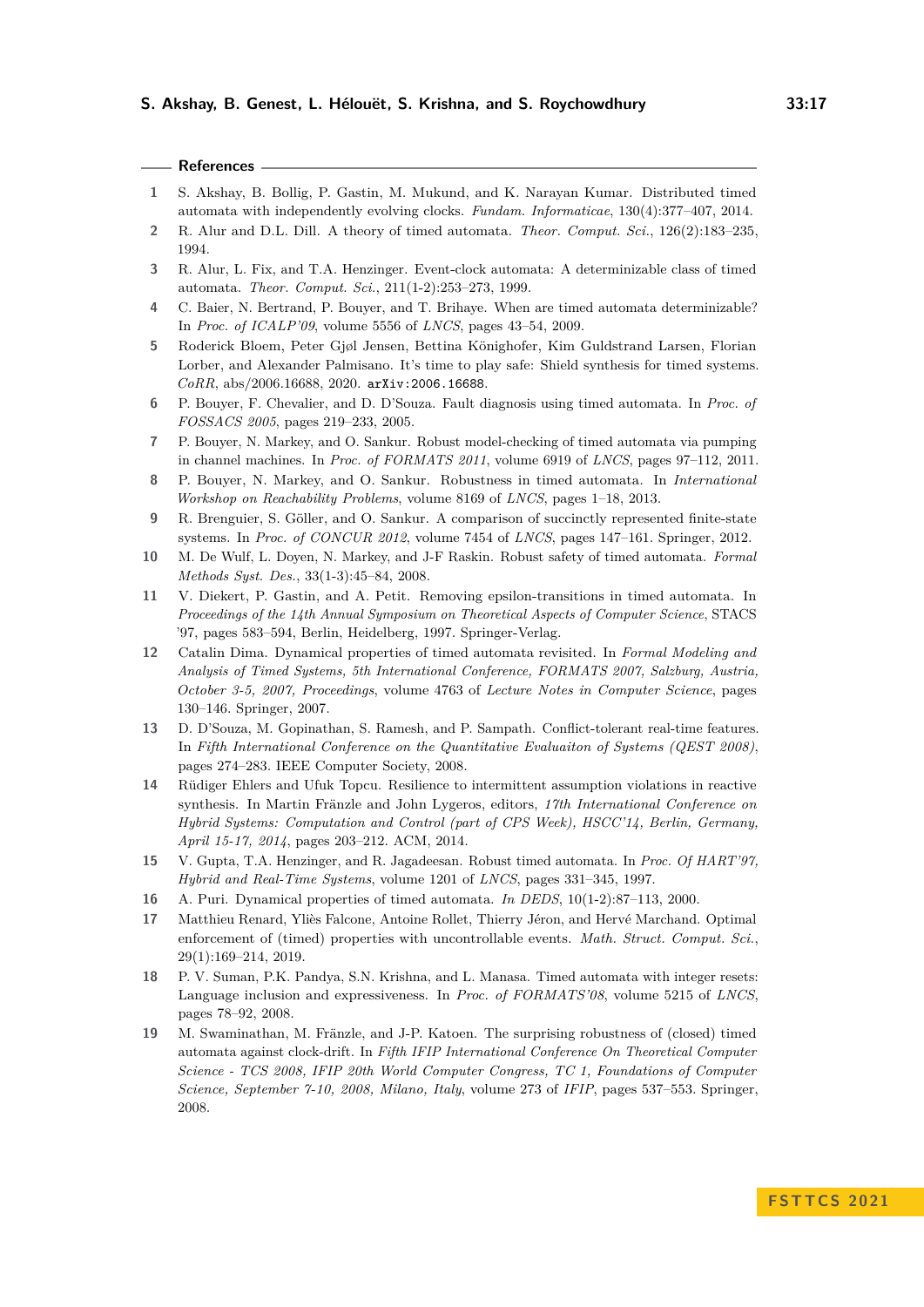<span id="page-17-1"></span>

**Figure 5** A on the left; Enlargement  $\mathcal{A}_{\mathcal{P}}$  on the right,  $\mathcal{P}(a) = 2$ ,  $\mathcal{P}(b) = 0$ .

## <span id="page-17-0"></span>**A Example for Universal Resilience**

**► Example 22.** Consider the automaton  $\mathcal A$  in Figure [5,](#page-17-1) with two locations  $\ell_1$  and  $\ell_2$ , a transition  $t_{12}$  from  $\ell_1$  to  $\ell_2$  and a transition  $t_{21}$  from  $\ell_2$  to  $\ell_1$ . The enlarged automaton  $\mathcal{A}_{\mathcal{P}}$  has two extra locations  $\ell_1, \ell_2$ , extra transitions between  $\ell_1$  and  $\ell_2$ , and from  $\ell_1$  to  $\ell_2$  and from  $\ell_2$  to  $\ell_1$  respectively. We represent a configuration of the automata with a pair  $(\ell, \nu(x)|\nu(y))$  where,  $\ell$  belongs to the set of the locations and  $\nu(x)$  (resp.  $\nu(y)$ ) represents the valuation of clock *x* (resp. clock y). Let  $\rho_f = (\ell_1, 0 | 0) \stackrel{(t_{12}, 6)}{\longrightarrow} (\ell_2, 6 | 0) \stackrel{{(\vec{t}_{21}, 13)}}{\longrightarrow} (\ell_1, 0 | 7) \stackrel{{(\vec{t}_{12}, 19)}}{\longrightarrow} (\ell_2, 4 | 0)$  be a faulty *run* reading the faulty word  $(a, 6)(b, 13)(a, 19) \in \mathcal{L}(\mathcal{A}_{\mathcal{P}})$ . This run is 1-BTN since the run  $\sigma =$  $(\ell,0|0) \stackrel{(t_{12},0)}{\longrightarrow} (\ell_2,6|0) \stackrel{(t_{21},12)}{\longrightarrow} (\ell_1,0|6) \stackrel{(t_{12},19)}{\longrightarrow} (\ell_2,7|0)$  is an accepting run of A, reading timed word  $w_{\sigma} = (a, 6)(b, 12)(a, 19) \in \mathcal{L}(\mathcal{A})$ . Similarly, the run  $\rho' = (\ell, 0|0) \stackrel{\binom{1}{t_{12}, 14}}{\longrightarrow} \binom{1}{t_{21}, 14|0} \stackrel{\binom{1}{t_{21}, 20}}{\longrightarrow}$  $(\ell_1, 0|6) \stackrel{\binom{2}{t_{12},31}}{\longrightarrow} (\ell_2, 11|0)$  of  $\mathcal{A}_{\mathcal{P}}$  reading word  $(a, 14)(b, 20)(a, 31)$  is 1-BTN because of run  $\sigma' = (\ell_1,0|0) \stackrel{(t_{12},10)}{\longrightarrow} (\ell_2,10|0) \stackrel{(t_{21},15)}{\longrightarrow} (\ell_1,0|5) \stackrel{(t_{12},19)}{\longrightarrow} (\ell_2,4|0) \stackrel{(t_{21},20)}{\longrightarrow} (\ell_1,0|1) \stackrel{(t_{12},31)}{\longrightarrow} (\ell_2,11|0)$ reading the word  $w_{\sigma'} = (a, 10)(b, 15)(a, 19)(b, 20)(a, 31)$ . One can notice that  $\rho'$  and  $\sigma'$  are of different lengths. In fact, we can say something stronger, namely it is 1-∀-*resilient* (and hence 1-∃-*resilient*) as explained below.

The example consists of a single  $(a.b)^*$  loop, where action *a* occurs between 3 and 12 time units after entering location  $\ell_1$ , and action *b* occurs less than 7 time units after entering  $\ell_2$ . A fault occurs either from  $\ell_1$ , in which case action *a* occurs  $12 + d$  time units after entering  $\ell_1$ , with  $d \in [0,2]$ , or from  $\ell_2$ , i.e., when *b* occurs exactly 7 time units after entering  $\ell_2$ . Once a fault has occurred, the iteration of *a* and *b* continues on  $\ell_1$  and  $\ell_2$  with non-faulty constraints. Consider a just faulty run  $\rho_f$  where fault occurs on event *a*. The timed word generated in  $\rho_f$ is of the form  $w_f = (a, d_1) \cdot (b, d_2) \cdot \ldots \cdot (a, d_k) \cdot (b, d_{k+1}) \cdot (a, d_{k+2})$ , where  $d_{k+2} = d_{k+1} + 12 + x$ with  $x \in [0,2]$ . The word  $w = (a, d_1) \cdot (b, d_2) \cdot \ldots \cdot (a, d_k) \cdot (b, d_{k+1}) \cdot (a, d_{k+1} + 5) \cdot (b, d_{k+1} + 5 +$  $x$ ). $(a, d_{k+1} + 5 + x + 7)$  is also recognized by the normal automaton, and ends at date  $d_{k+1} + 12 + x$ . Hence, for every just faulty word  $w_f$  which delays action *a*, there exists a word *w* such for every timed word *v*, if  $w_f$ *, v* is accepted by the faulty automaton,  $w$ *, v* is accepted by the normal automaton. Now, consider a fault occurring when playing action *b*. The just faulty word ending with a fault is of the form  $w_f = (a, d_1) \cdot (b, d_2) \cdot \ldots \cdot (a, d_k) \cdot (b, d_k + 7)$ . All occurrences of *a* occur at a date between  $d_j + 3$  and  $d_j + 12$  for some date  $d_j$  at which location  $\ell_1$ is reached, (except the first time stamp  $d_1 \in (5, 12)$ ) and all occurrences of *b* at a date strictly smaller than  $d_i + 7$ , where  $d_i$  is the date of last occurrence of *a*. Also, for any value  $\epsilon \leq 7$  the word  $w_ε = (a, d_1)$ . $(b, d_2)$ ... $(a, d_k)$ . $(b, d_k + 7 - ε)$  is non-faulty. Let  $v_1 = 12 - d_1$ , recall that *d*<sub>1</sub> ∈ (5, 12). If we choose  $\epsilon < v_1$  then the run  $w_{\epsilon}^+ = (a, d_1 + \epsilon) \cdot (b, d_2 + \epsilon) \cdot \ldots \cdot (a, d_k + \epsilon) \cdot (b, d_k + 7)$ is also non-faulty because  $5 < d_1 + \epsilon < d_1 + v_1 = 12$ . Clearly, we can extend  $w_{\epsilon}^+$  to match transitions fired from  $w_{\epsilon}$  hence, the automaton of the example is 1- $\forall$ -resilient.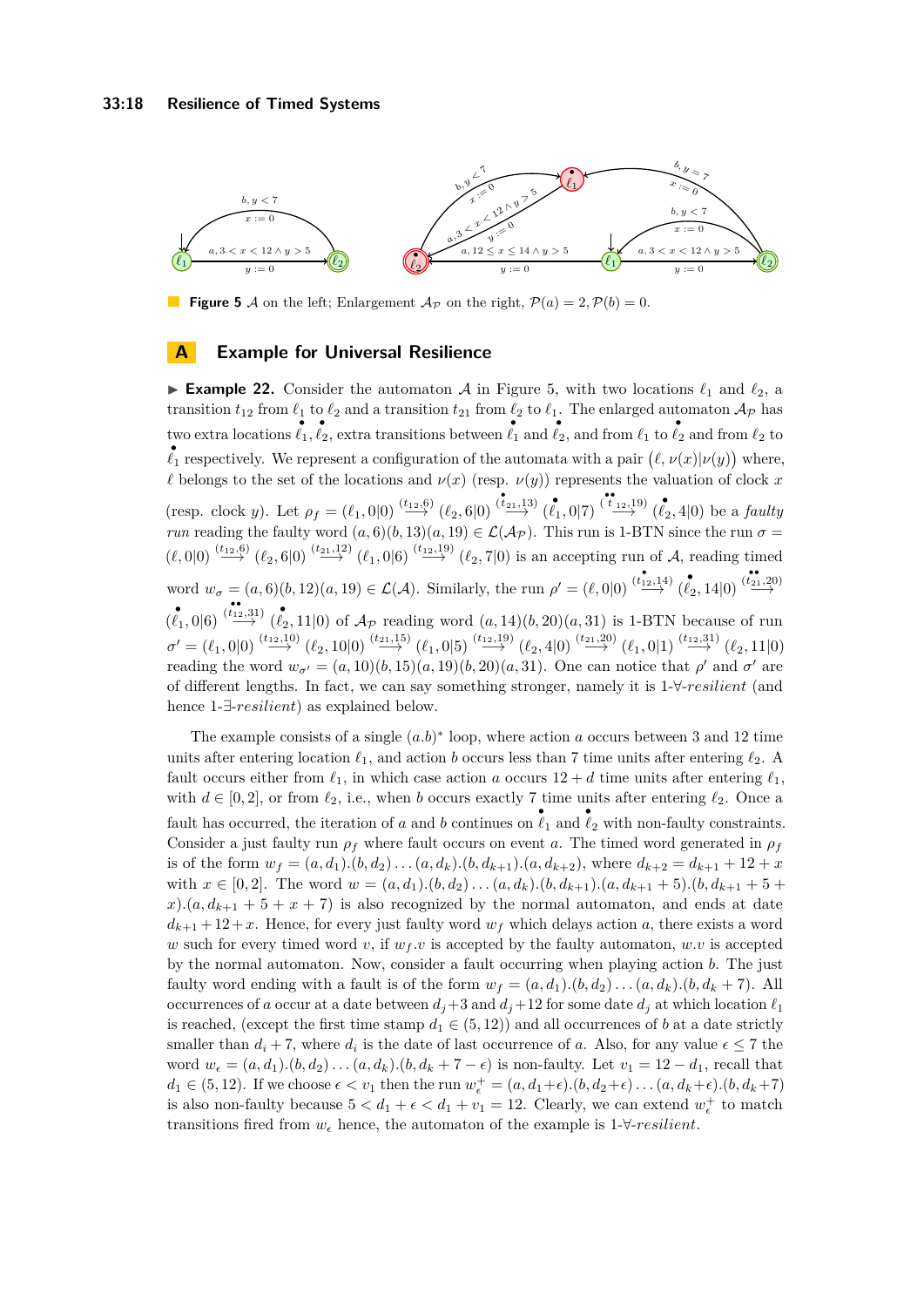## <span id="page-18-0"></span>**B** *K***-∃-***resilience* **and untimed** *K***-∃-***resilience*

<span id="page-18-1"></span>

**Figure 6** The gadgets G (left) and  $\mathcal{B}_{\Sigma^* \subset \mathcal{A}}$  (right) which is untimed 2- $\exists$ -*resilient* iff  $\mathcal{L}(\mathcal{A}) \neq \emptyset$ .  $\blacksquare$ 

## ▶ **Theorem [16](#page-13-1)** *Untimed K-*∃*-resilience is PSPACE-Complete.*

**Proof.** *Membership:* For every run of  $A$ , there is a path in  $R(A)$ . So,  $A$  is untimed *K*-∃-*resilient* if and only if, for all states *q* reached by a just faulty run, there exists a maximal accepting path  $\sigma$  from  $q$  such that,  $K$  steps after, the sequence of actions on its suffix  $\sigma_s$  agrees with that of an accepting path  $\sigma$  in  $\mathcal{R}(\mathcal{A})$ . We now prove that this property can be verified in PSPACE.

Let  $q = (l, r)$  be a state of  $\mathcal{R}(\mathcal{A}_{\mathcal{P}})$  reached after a just faulty run. *K* steps after reaching  $q = (l, r)$  of  $\mathcal{R}(\mathcal{A}_{\mathcal{P}})$ , one can check in PSPACE, if there exists a path  $\sigma_s$  whose sequence of actions is the same as the suffix of an accepting path  $\sigma$  of  $\mathcal{R}(\mathcal{A})$ . That is, either both these end in a pair of accepting states from which no transitions are defined (both paths are maximal), or visit a pair of states twice such that the cyclic part of the path contains both an accepting state of  $\mathcal{R}(\mathcal{A}_{\mathcal{P}})$  and an accepting state of  $\mathcal{R}(\mathcal{A})$ . To find these paths  $\sigma, \sigma_s$ , one just needs to guess them, i.e., build them synchronously by adding a pair of transitions to the already built path only if they have the same label. One needs to remember the current pair of states reached, and possibly guess a pair of states  $(s_A, s_{A_P})$  on which a cycle starts, and two bits  $b_A$  (resp.  $b_{A_P}$ ) to remember if an accepting state of  $A$  (resp.  $A_P$ ) has been seen since  $(s_{\mathcal{A}}, s_{\mathcal{A}_{\mathcal{P}}})$ . A maximal finite path or a lasso can be found on a path of length smaller than  $|\mathcal{R}(\mathcal{A}_{\mathcal{P}})| \times |\mathcal{R}(\mathcal{A})|$ , and the size of the currently explored path can be memorized with  $\log_2(|\mathcal{R}(\mathcal{A}_{\mathcal{P}})| \times |\mathcal{R}(\mathcal{A})|)$  bits. This can be done in PSPACE. The complement of this, i.e., checking that no maximal path originating from *q* with the same labeling as a suffix of a word recognized by  $\mathcal{R}(\mathcal{A})$  *K* steps after a fault exists, is in PSPACE too.

Now, to show that A is *not* untimed *K*-∃-*resilient*, we simply have to find one untimed non-*K*-∃-*resilient* witness state *q* reachable immediately after a fault. To find it, non deterministically guess such a witness state *q* along with a path of length not more than the size of  $\mathcal{R}(\mathcal{A}_{\mathcal{P}})$  and apply the PSPACE procedure above to decide whether it is a untimed non-*K*-∃-*resilience* witness. Guess of *q* is non-deterministic, which gives an overall NPSPACE complexity, but again, using Savitch's theorem, we can say that untimed *K*-∃-*resilience* is in PSPACE.

*Hardness:* We can now show that untimed *K*-∃-*resilience* is PSPACE-Hard. Consider a timed automaton  $\mathcal A$  with alphabet  $\Sigma$  and the construction of an automata that uses a gadget shown in Figure [6](#page-18-1) (right). Let us call this automaton  $\mathcal{B}_{\Sigma^*\subseteq\mathcal{A}}$ . This automaton reads a word  $(a, 1)$ *.*(*b*, 1)*.*(*c*, 11) and then accepts all timed words 2 steps after a fault, via  $\Sigma$  loop on a particular accepting state  $q_e$ . If  $\mathcal{B}_{\Sigma^*\subseteq A}$  takes the faulty transition (marked in dotted red) then it resets all clocks of A and behaves as A. The accepting states are  $q_e \cup F$ . Then, A has an accepting word if and only if  $\mathcal{B}_{\Sigma^* \subset \mathcal{A}}$  is untimed 2-∃-*resilient*. Since the emptiness problem for timed automata is PSPACE-Complete, the result follows. ◀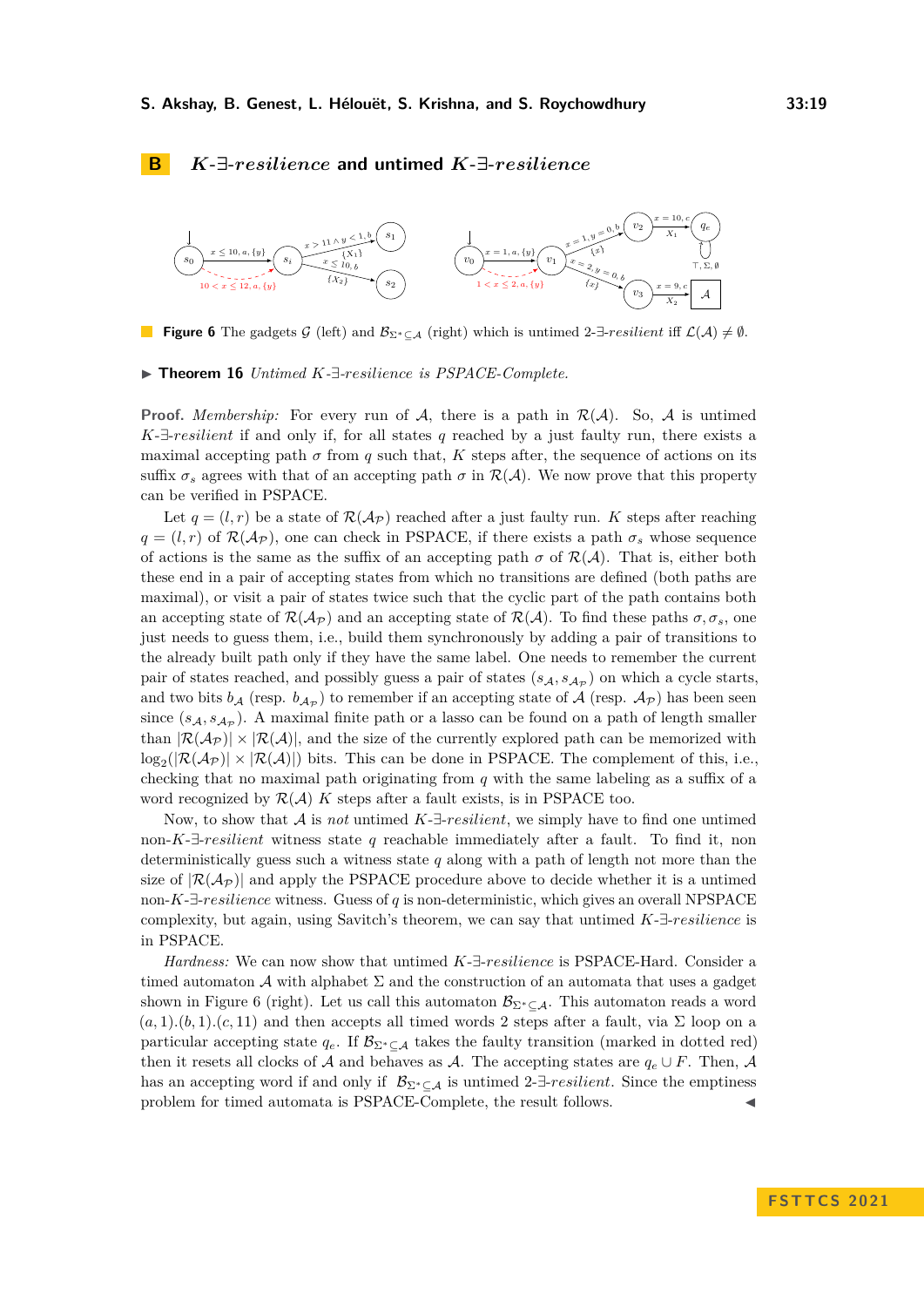#### **33:20 Resilience of Timed Systems**

<span id="page-19-1"></span>

**Figure 7** An example automaton  $\mathcal{A}$  (left) and its suffix automaton  $\mathcal{A}^S$  (right).

 $\blacktriangleright$  **Definition 23** (Counting automaton). Let  $\mathcal{A}_{\mathcal{P}} = (L, I, X, \Sigma, T, F)$  and be a timed automaton *with faulty transitions. Let*  $K \in \mathbb{N}$  *be an integer. Then, the faulty automaton*  $\mathcal{B}^{\mathcal{P}}$  *is a tuple*  $\mathcal{B}^{\mathcal{P}} = (L^{\mathcal{P}}, I^{\mathcal{P}}, X, \Sigma, T^{\mathcal{P}}, F^{\mathcal{P}})$  where  $L^{\mathcal{P}} \subseteq \{L \times \{0\}\}, F^{\mathcal{P}} = F \times [-1, K]$ , and initial set of *states*  $I^{\mathcal{P}} = I \times \{-1\}$ *. Intuitively,*  $-1$  *means no fault has occurred yet. Then we assign K* and decrement to 0 to denote that K steps after fault have passed. The set of transitions  $T^{\mathcal{P}}$ *is as follows:* We have  $((l, n), g, a, R, (l', n')) \in T^{\mathcal{P}}$  *if and only if either:* 

- $n \neq 0$  *(no fault has occurred, or less than K steps of*  $\beta$  *have occurred), we have transition*  $t = (l, g, a, R, l) \in T$ , and either:  $n = -1$ , the transition *t* is faulty and  $n' = K$ , or  $n = -1$ , the transition *t* is non faulty and  $n' = -1$ , or  $n > 0$  and  $n' = n - 1$ .
- $n = n' = 0$  *(at least K steps after a fault have occurred), and there exists a transition*  $\blacksquare$  $t = (l, g, a, R, l') \in T$ *.*

#### <span id="page-19-0"></span>**C Resilience of Integer Reset Timed Automata**

Let us recall some elements used to prove decidability of language inclusion in IRTA. For a given IRTA A we can define a map  $f : \rho \to w_{unt}$  that maps every run  $\rho$  of A to an untimed word  $w_{unt} \in (\{\checkmark, \delta\} \cup \Sigma)^*$ . For a real number *x* with  $k = \lfloor x \rfloor$ , we define a map  $dt(x)$  from  $\mathbb R$  to  $\{\checkmark, \delta\}^*$  as follows :  $dt(x) = (\delta \mathcal{N})^k$  if *x* is integral, and  $dt(x) = (\delta \mathcal{N})^k \delta$ . otherwise. Then, for two reals  $x < y$ , the map  $dte(x, y)$  is the suffix that is added to  $dtd(x)$ to obtain  $dt(y)$ . Last, the map f associates to a word  $w = (a_1, d_1) \dots (a_n, d_n)$  the word  $f(w) = w_1.a_1.w_2.a_2... w_n.a_n$  where each  $w_i$  is the word  $w_i = dte(d_{i-1}, d_i)$ . The map f maps global time elapse to a word of  $\checkmark$  and  $\delta$  but keeps actions unchanged. We define another map  $f_{\downarrow}: w \to {\{\checkmark}, \delta\}}^*$  that maps every word *w* of A to a word in  ${\{\checkmark, \delta\}}^*$  dropping the actions from *f*(*w*). Consider for example, a word  $w = (a, 1.6)(b, 2.7)(c, 3.4)$  then,  $f(w) = \delta \sqrt{\delta a} \sqrt{\delta b} \sqrt{\delta c}$ , and  $f_{\downarrow}(w) = \delta \sqrt{\delta} \sqrt{\delta} \sqrt{\delta}$ . It is shown in [\[18\]](#page-16-9) for two timed words  $\rho_1, \rho_2$  with  $f(\rho_1) = f(\rho_2)$ then  $\rho_1 \in \mathcal{L}(\mathcal{A})$  if and only if  $\rho_2 \in \mathcal{L}(\mathcal{A})$ . It is also shown that we can construct a Marked Timed Automaton  $(MA)$  from  $A$  with one extra clock and polynomial increase in the number of locations such that  $Unt(\mathcal{L}(MA)) = f(\mathcal{L}(A))$ . The MA of A duplicates transitions of A to differentiate firing at integral/non integral dates, plus transitions that make time elapsing visible using the additional clock which is reset at each global integral time stamp.

▶ **Definition 24** (Marked Timed Automaton (MA))**.** *Given a timed automaton* A =  $(L, L_0, X, \Sigma, T, F)$  *the Marked Timed Automaton of* A *is a tuple*  $MA = (L', L'_0, X \cup \{n\}, \Sigma \cup$  $\{\checkmark,\delta\},T',F')$  *such that*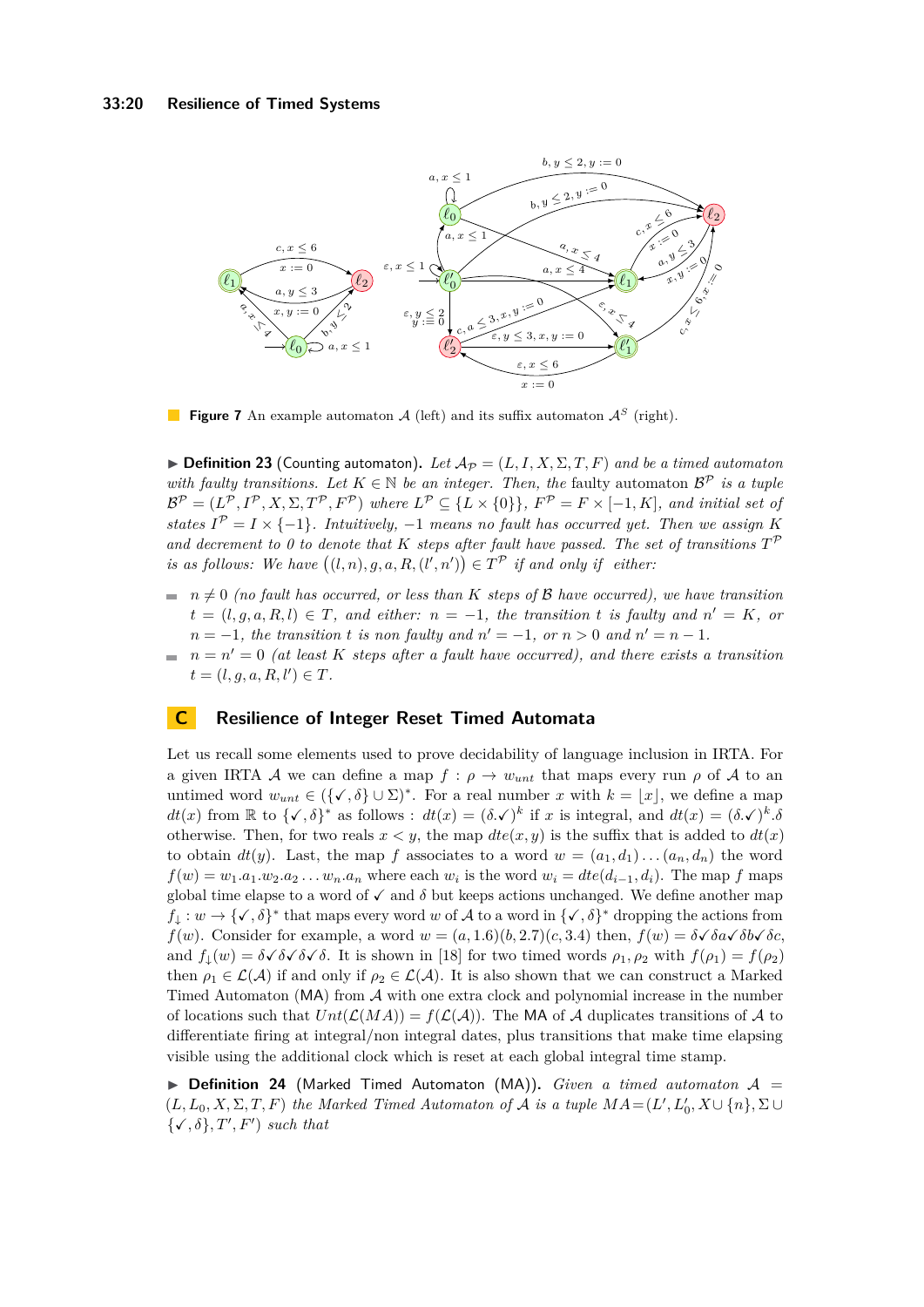i) 
$$
n \notin X
$$
  
\nii)  $L' = L^0 \cup L^+$  where for  $\alpha \in \{0, +\}, L^{\alpha} = \{l^{\alpha} \mid l \in L\}$   
\niii)  $L'_0 = \{l^0 \mid l \in L_0\}, F' = \{l^0, l^+ \mid l \in F\}$  and  
\n $T' = \{(l^0, a, g \land n = 0?, R, l'^0) \mid (l, a, g, R, l') \in E\}$   
\niv)  $T'$  is defined by  
\n $\bigcup_{l \in L} \{(l^+, a, g \land 0 < n < 1?, R, l'^+) \mid (l, a, g, R, l') \in E\}$   
\n $\bigcup_{l \in L} \{l^0, \delta, 0 < n < 1, \emptyset, l^+) \cup \bigcup_{l \in L} \{l^+, \checkmark, n = 1?, \{n\}, l^0\}$ 

Then we have the following results.

▶ **Theorem 25** ([\[18\]](#page-16-9), Thm. 5)**.** *Let* A *be a timed automaton and* MA *be its marked automaton. Then*  $Unt( $\mathcal{L}(MA)$ ) = f( $\mathcal{L}(A)$ )$ 

▶ Remark 26. The marked timed automaton of an IRTA is also an IRTA.

The proofs of resilience for IRTA will also rely on the following properties,

<span id="page-20-0"></span>▶ **Theorem 27** ([\[18\]](#page-16-9), Thm. 3). If A is an IRTA and  $f(w) = f(w')$ , then  $w \in \mathcal{L}(\mathcal{A})$  if and *only if*  $w' \in \mathcal{L}(\mathcal{A})$ 

▶ **Lemma 28.** *The timed suffix language of an IRTA* A *can be recognized by an ε-IRTA* A*<sup>S</sup>*

**Proof.** Let  $A = (L, X, \Sigma, T, \mathcal{G}, F)$  be a timed automaton. We create an automaton  $\mathcal{A}^S = (L^S, X, \Sigma \cup \{\varepsilon\}, T^S, \mathcal{G}, F)$  as follows. We set  $L^S = L \cup L_{\varepsilon}$ , where  $L_{\varepsilon} = \{l_{\varepsilon} \mid$  $l \in L$  i.e.,  $L^S$  contains a copy of locations in A and another "silent" copy. The initial location of  $\mathcal{A}^S$  is  $l_{0,\varepsilon}$ . We set  $T^S = T \cup T_{\varepsilon} \cup T'_{\varepsilon}$ , where  $T_{\varepsilon} = \{ (l_{\varepsilon}, \varepsilon, true, \emptyset, l) \mid$  $l \in L$  and  $T'_{\varepsilon} = \{(l_{\varepsilon}, \varepsilon, g, R, l'_{\varepsilon}) \mid \exists (l, a, g, R, l') \in T\}$ . Clearly, for every timed word  $w = (a_1, d_1) \dots (a_i, d_i) (a_{i+1}, d_{i+1}) \dots (a_n, d_n)$  of  $\mathcal{L}(\mathcal{A})$  and index *i*, the word  $w' =$  $(\varepsilon, d_1) \dots (\varepsilon, d_i) (a_{i+1}, d_{i+1}) \dots (a_n, d_n) = (a_{i+1}, d_{i+1}) \dots (a_n, d_n)$  is a recognized by  $\mathcal{A}^S$ , and it is easy to verify that  $\mathcal{A}^s$  is an  $\varepsilon$ -IRTA.

<span id="page-20-1"></span> $\blacktriangleright$  **Lemma 29.** For two IRTA A and B and their corresponding marked automata  $A_M$  and  $\mathcal{B}_M$ *,*  $\mathcal{L}(\mathcal{A}) \subseteq \mathcal{L}(\mathcal{B})$  *if and only if*  $untime(\mathcal{L}(\mathcal{A}_M)) \subseteq untime(\mathcal{L}(\mathcal{B}_M))$ *.* 

**Proof.** ( $\Rightarrow$ ) Assume,  $\mathcal{L}(\mathcal{A}) \subseteq \mathcal{L}(\mathcal{B})$  and assume there exists a word  $w \in \text{untime}(\mathcal{L}(\mathcal{A}_M))$ , but  $w \notin \text{untime}(\mathcal{L}(\mathcal{B}_M))$ . Now, there exists a timed word  $\rho \in \mathcal{L}(\mathcal{A})$  such that,  $f(\rho) = w$ . Clearly,  $\rho \in \mathcal{L}(\mathcal{B})$ , then clearly  $f(\rho) = w \in untimed(\mathcal{L}(\mathcal{B}_M))$  a contradiction. So, *untime*( $\mathcal{L}(\mathcal{A}_m)$ ) ⊆ *untime*( $\mathcal{L}(\mathcal{B}_m)$ ).

(←)Assume, *untime*( $\mathcal{L}(\mathcal{A}_M)$ ) ⊆ *untime*( $\mathcal{L}(\mathcal{B}_M)$ ), and  $\mathcal{L}(\mathcal{A}) \nsubseteq \mathcal{L}(\mathcal{B})$ . Then, there exists a timed word  $\rho \in \mathcal{L}(\mathcal{A})$  such that  $\rho \notin \mathcal{L}(\mathcal{B})$ . Assume  $f(\rho) = w$ , then clearly,  $w \in \text{untime}(\mathcal{L}(\mathcal{A}_M))$  and  $w \in \text{untime}(\mathcal{L}(\mathcal{B}_M))$ . So, there exists a timed word  $\rho' \in \mathcal{L}(\mathcal{A})$ such that,  $f(\rho') = w = f(\rho)$ . According to Theorem [27](#page-20-0) we can conclude that,  $\rho \in \mathcal{L}(\mathcal{B})$  a contradiction.

<span id="page-20-2"></span>▶ Remark 30. Lemma [29](#page-20-1) shows that the timed and untimed language inclusion problems for IRTA are in fact the same problem. So, as we can solve the timed language inclusion problem by solving an untimed language inclusion problem of IRTA and vice-versa, the untimed language inclusion for IRTA is also EXPSPACE-Complete.

#### <span id="page-20-3"></span>▶ **Theorem 31.** *Timed K-*∀*-resilience of IRTA is EXPSPACE-Hard.*

**Proof.** We proceed by a reduction from the language inclusion problem of IRTA, known to be EXPSPACE-Complete [\[4\]](#page-16-17). The idea of the proof follows the same lines as the untimed *K*- $\forall$ -resilience of timed automata. Assume we are given IRTA  $A_1$ ,  $A_2$ ,  $a, b, c$  are symbols not in the alphabets of  $A_1, A_2$ . Consider B in Figure [8](#page-21-1) (left). It is easy to see that  $L(\mathcal{B}) = (a, 1)(b, 1)(c, 11)(L(\mathcal{A}_1)+11)$ , where  $L(\mathcal{A}_1)+k = \{(a_1, d_1+k)(a_2, d_2+k)\dots(a_n, d_n+k) \mid$